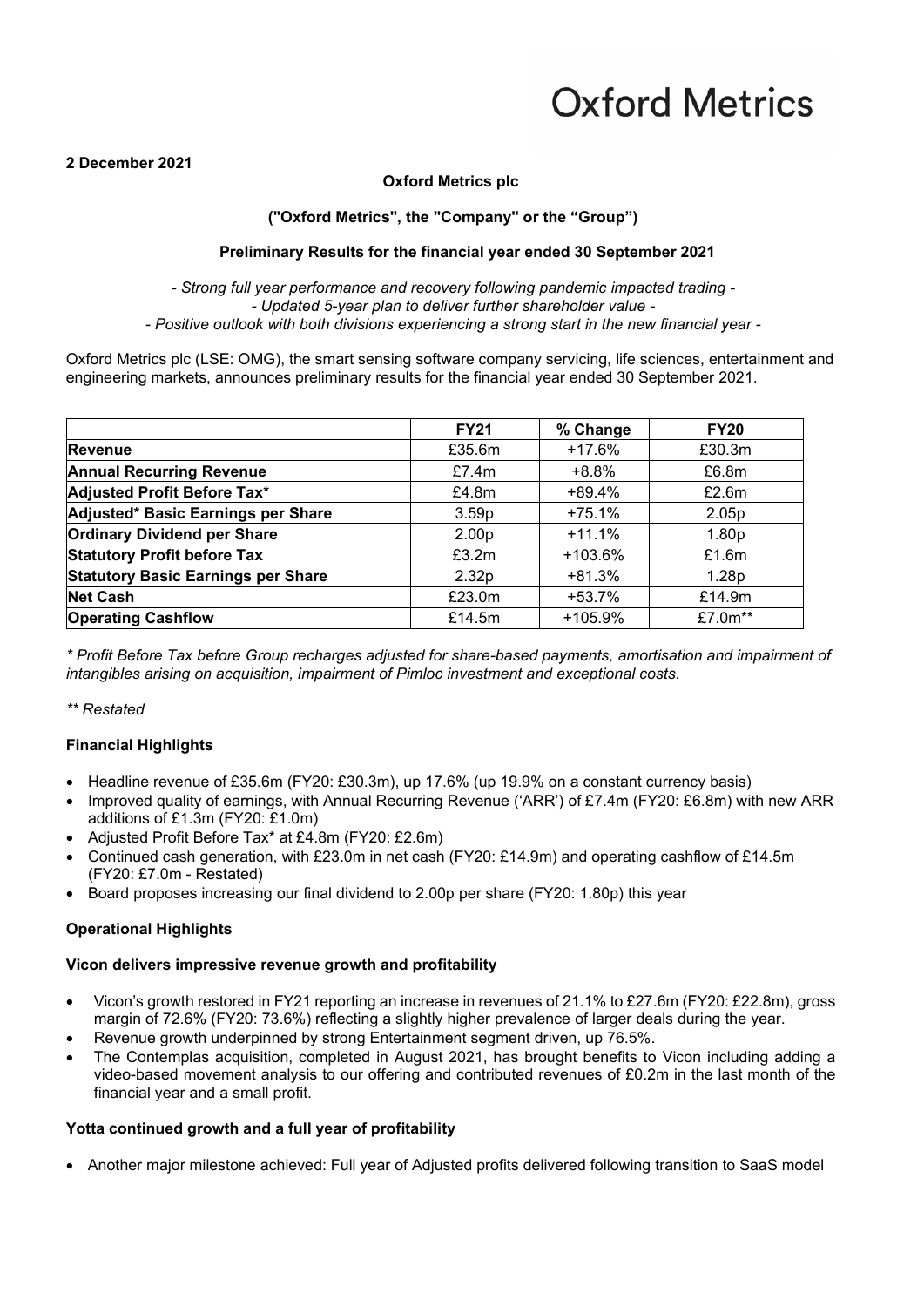- Digital transformation in public sector continues to improve quality of earnings with our highest level of ARR, up 8.8% to £7.4m at year-end adding £1.3m (FY20: £1.0m) to the ARR base during the year.
- Continuing to invest in our products: Alloy added finance and accounting, Street Manager and enhanced reporting functionality while Horizons has benefitted from collaboration with new partner Vaisala.

### **Outlook and Guidance**

- Both divisions have experienced a strong start to the new fiscal year with key demand metrics pointing to a positive outlook.
- Vicon's current revenue pipeline for the first half is at least 20% ahead of this time last year and the business currently holds an unprecedented level of orders in hand of £5.9m.
- As in many industries, Vicon continues to experience some short-term supply chain challenges arising from the well-publicised global semiconductor shortage
- Investment in the year ahead to augment our capabilities to sense, analyse and apply our technology, increased by £2.3m on an annualised basis.
- Yotta has a strong ARR sales pipeline for the full year, consistent with adding at least another £1.2m gross additions to ARR during the financial year.
- The Group starts the year in a strong financial position to invest in its future and continues to evaluate acquisition opportunities that will accelerate our strategy.
- The Board look forward to an exciting year ahead that will be the first step in our new five-year plan delivering further shareholder value.

### **Commenting on the results Nick Bolton, Chief Executive said:**

*"Oxford Metrics is pleased to report a return to form with a strong full year performance and recovery following last year's pandemic impacted trading, with all the Group's key financial metrics having improved.* 

*The pandemic demonstrated the Group's resilience but has also accelerated market drivers in both Vicon and Yotta. Vicon's growth has been restored driven by the buoyant video games sector and the demand for Virtual Production. Yotta continues to benefit from the ongoing need to digitally transform assets, reporting its highest level of ARR.* 

*During the second half of the year, we gradually saw Location-based Entertainment partners restart their facilities and, in some cases, their rollouts.*

*As we move into the next financial year both divisions have experienced a strong start with key demand metrics pointing to a positive outlook. Vicon's current revenue pipeline for the first half is at least 20% ahead of this time last year and has an unprecedented level of orders in hand but, like many industries, continues to experience some short-term supply chain challenges. Yotta has a strong ARR sale pipeline for the full year with ARR growth anticipated. The Board is looking forward to an exciting year and the first step in our new five-year plan."*

#### **For further information please contact**:

| <b>Oxford Metrics</b><br>Nick Bolton, CEO<br>David Deacon, CFO    | +44 (0) 1865 261860  |
|-------------------------------------------------------------------|----------------------|
| <b>Numis Securities Limited</b><br>Simon Willis / Hugo Rubinstein | +44 (0)20 7260 1000  |
| <b>FTI Consulting</b><br>Matt Dixon / Jamille Smith / Greg Hynes  | +44 (0) 20 3727 1000 |

#### **About Oxford Metrics**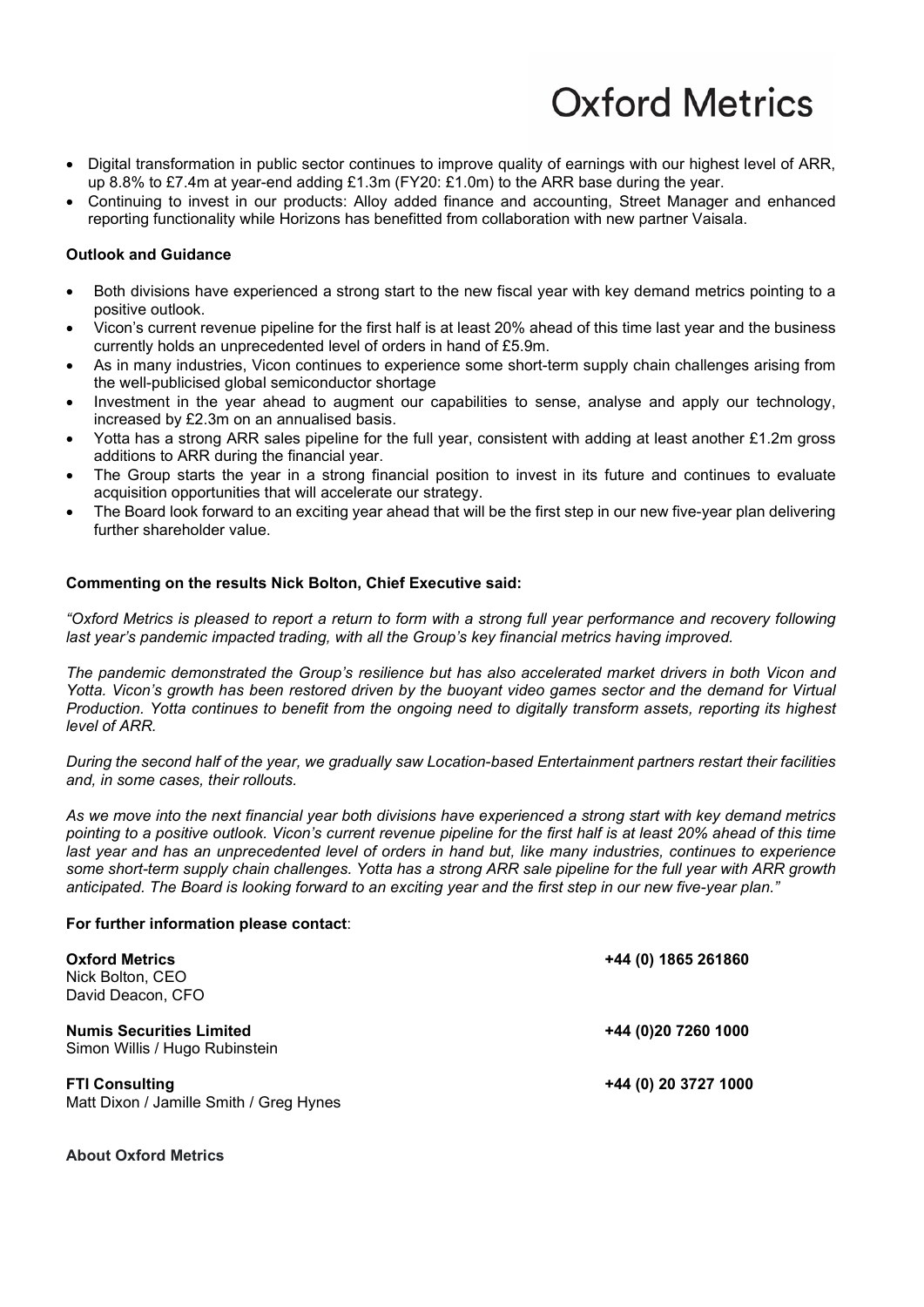Oxford Metrics develops software that enables the interface between the real world and its virtual twin. Our smart sensing software helps over 10,000 customers in more than 70 countries, including all of the world's top 10 games companies and all of the top 20 universities worldwide. Founded in 1984, we started our journey in healthcare, expanded into entertainment, winning an OSCAR® and an Emmy®, then moved into defence and engineering. We have a track record of creating value by incubating, growing and then augmenting through acquisition, unique technology businesses.

The Group trades through two market-leading divisions: Vicon and Yotta. Vicon is a world leader in motion measurement analysis to thousands of customers worldwide, including Guy's Hospital, Industrial Light & Magic, MIT and NASA. Yotta's cloud-based infrastructure asset management software enables central and local government agencies and other infrastructure owners to digitally manage their assets. Yotta has a large number of high-profile clients including VicRoads in Australia , Auckland Motorway System in New Zealand, and, in the UK, National Highways and over 160 local authorities.

The Group is headquartered in Oxford with offices in Leamington Spa, Gloucester, California, Colorado, and Auckland. Since 2001, Oxford Metrics (LSE: OMG), has been a quoted company listed on AIM, a market operated by the London Stock Exchange.

For more information about Oxford Metrics, visit [www.oxfordmetrics.com](http://www.oxfordmetrics.com/) .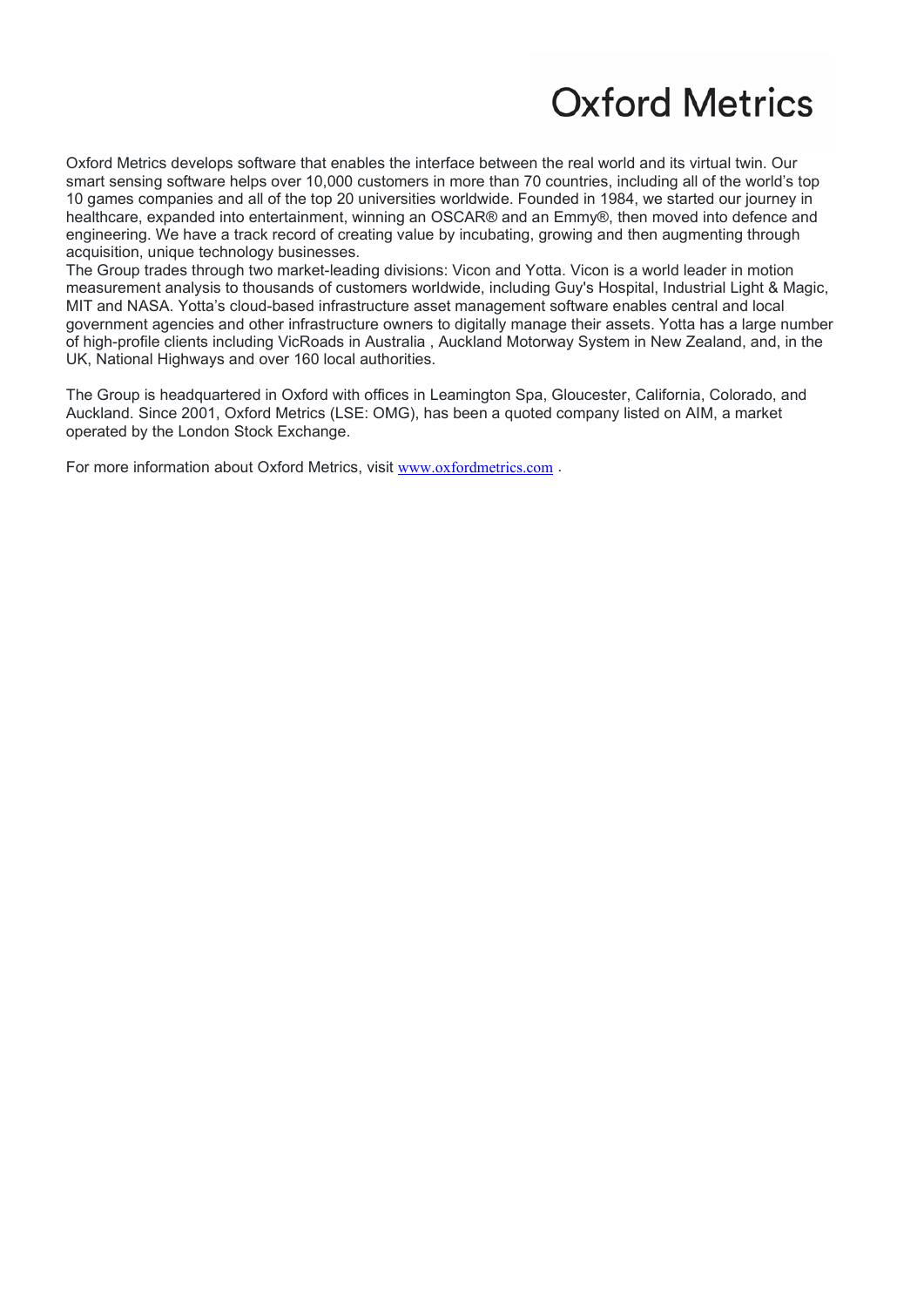### **CHAIRMAN'S STATEMENT**

We are pleased to report a strong full year performance in 2020/21 and a return to form following last year's pandemic-impacted trading. The business has demonstrated its resilience during the period and signs of accelerating market trends commented on last year are now being realised. Furthermore, we have emerged from the challenges over the past 18 months with an even stronger financial platform to fund organic growth and expedite potential acquisition opportunities.

Without exception, the key financial metrics of the business have improved for the 12 months to 30 September 2021 with the Group reporting revenue of £35.6m (FY20: £30.3m), a statutory PBT of £3.2m (FY20: £1.6m), an Adjusted PBT\* of £4.8m (FY20: £2.6m), cash generated from operating activities £14.5m (FY20: £7.0m - Restated) and a cash position of £23.0m (FY20: £14.9m). We also continued to enhance the quality of our earnings by increasing our Annual Recurring Revenue ('ARR') to £7.4m (FY20: £6.8m).

In the light of the financial performance and confidence in the ongoing resilience of the business, the Board proposes increasing our final dividend to 2.00p per share (FY20 Final Dividend: 1.80p) this year. Our dividend policy remains to make the pay-out progressive with the aim of maintaining an average dividend cover of approximately two-times Adjusted\* Earnings per Share.

Having successfully navigated a challenging period, our focus is now firmly on the future. We are embarking on our growth plan for the next five years designed to augment our capabilities to sense, analyse and apply our technology and increase our addressable markets with the goal of creating a substantially larger business and shareholder value.

#### **Board**

On October 1 2021, we appointed Paul Taylor to replace Adrian Carey as Chair of the Audit Committee. Paul brings over 20 years of boardroom experience as an Executive and Non-Executive Director, and throughout his career has been involved with growth-oriented technology businesses. Paul spent a large part of his executive career with AVEVA Group plc, where as CFO he was part of the team that delivered consistently high levels of growth in revenue and profitability both organically and through acquisition. Paul has also served on the Board of a number of technology businesses in a Non-Executive capacity supporting Executive teams in delivering strong stakeholder returns. I welcome Paul to our Board and look forward to working with him and the rest of Board as we further grow the business.

Furthermore, following Paul Taylor assuming Audit Committee Chair responsibilities, Adrian Carey will stand down as a Non-Executive Director and Senior Independent Director at the company's next AGM, expected to be held in February 2022. During Adrian's near 10 years of continuous service to the group, he has been instrumental in guiding the business as we grew into the strong position we stand today. I would like to take this opportunity on behalf of the Board to thank Adrian for his insight and valuable contributions, and wish him well in his future endeavours.

Lastly, I want to thank the stakeholders in our business for all their contributions over the past year – our outstanding team in our offices worldwide, our shareholders, our partners and most importantly our customers.

#### **Roger Parry Chair**

*<sup>\*</sup> Profit Before Tax before Group recharges adjusted for share-based payments, amortisation and impairment of intangibles arising on acquisition, impairment of Pimloc investment and exceptional costs.*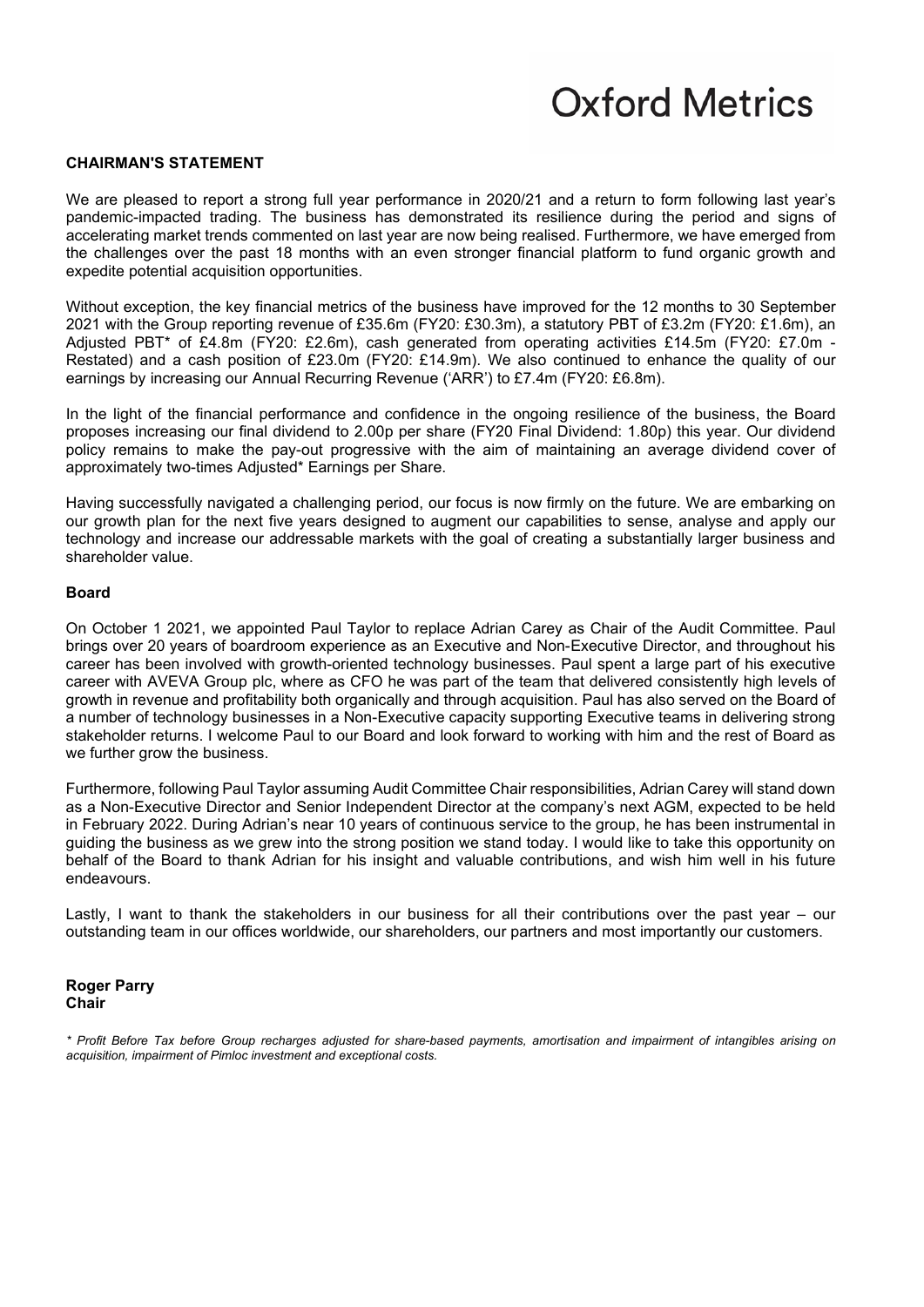### **CEO STATEMENT**

To use a meteorological metaphor, we have seen all types of weather over this past 12 months. We started the year with the winter of on-going, multiple lockdowns and we finished it in the sunshine of greater than prepandemic levels of demand, albeit with a squeezed supply chain. As you can see from the headline results, it was a year of clear trading progress and we now stand on our strongest ever platform. We have over 10,000 customers worldwide in over 70 different countries, including all 10 of the world's top 10 games companies and all of the top 20 universities worldwide. We even have around half the UK street lighting assets managed using our software. It was also a year where the macro changes we have been tracking for several years started to accelerate and it is this acceleration that indicates the path we must take to drive further future growth through our new five-year plan.

#### **STRATEGIC REVIEW – OUR NEW FIVE-YEAR PLAN**

Ever since 1984, Oxford Metrics has been enabling the interface between the real world and its virtual twin. It was in that year we introduced our first motion capture system and we have been providing a bridge between the physical and digital world ever since.

We started our journey in healthcare, we expanded into entertainment, winning an OSCAR® and an Emmy®, then we moved into defence and engineering. We have a track record of creating value by incubating, growing and then augmenting through acquisition, unique technology businesses.

#### **Accelerated Augmentation**

As we emerge from the pandemic, something fundamental is changing in our markets and in our opportunity. We are seeing an acceleration of the Augmented Age - an era where machines and humans partner to achieve what neither can do alone. We were already seeing this in many of the markets we serve, including robotics, healthcare, sports and entertainment - but now it's been brought forward by the pandemic. Look at the faster adoption of telemedicine, remote management, and virtual production.

For this augmented partnership between human and machine to work, we need technologies which have the ability to perceive us and our surroundings. They must be able to capture and understand every dimension of our world in real-time - humans, objects, movements, environments. This requires smart sensing systems, where cameras and other sensors are deeply coupled with powerful software to enable machines to transparently enhance our lives.

No longer will it be sufficient for a company's solution to just stop at the image or sensed data. Integrated smart sensing solutions, such as the ones we offer, look after the full life cycle of the data - sense, analyse, apply. From imagery to insight; from pixel to purpose; from sensing to sense-making, we aim to lead this important and expanding category in those end markets we already understand well.

The expansion of this market opportunity is being driven by two recent and still on-going underlying technology trends. Firstly, improvements in sensing capability - lower cost, higher resolution, better imagers, which can be readily combined with other also rapidly improving sensors (e.g. inertial, LIDAR and environmental sensors). Secondly, improvements in processing capability - both in terms of hardware (GPUs and now Neural Processing Units and other forms of specialised processors) and software (especially in Machine Learning).

#### **Rise of Smart Sensing**

These improvements mean smart sensing can be applied to a much wider set of problems and markets, and this represents a significantly expanded opportunity for Oxford Metrics. But one which requires us to both broaden and adapt our own offering to access the significantly larger marketplace than we operate in today.

We cannot serve all these end markets directly because we lack the necessary whole products, channels and other resources to be successful. Where we can generate significant value, however, is in providing both the tools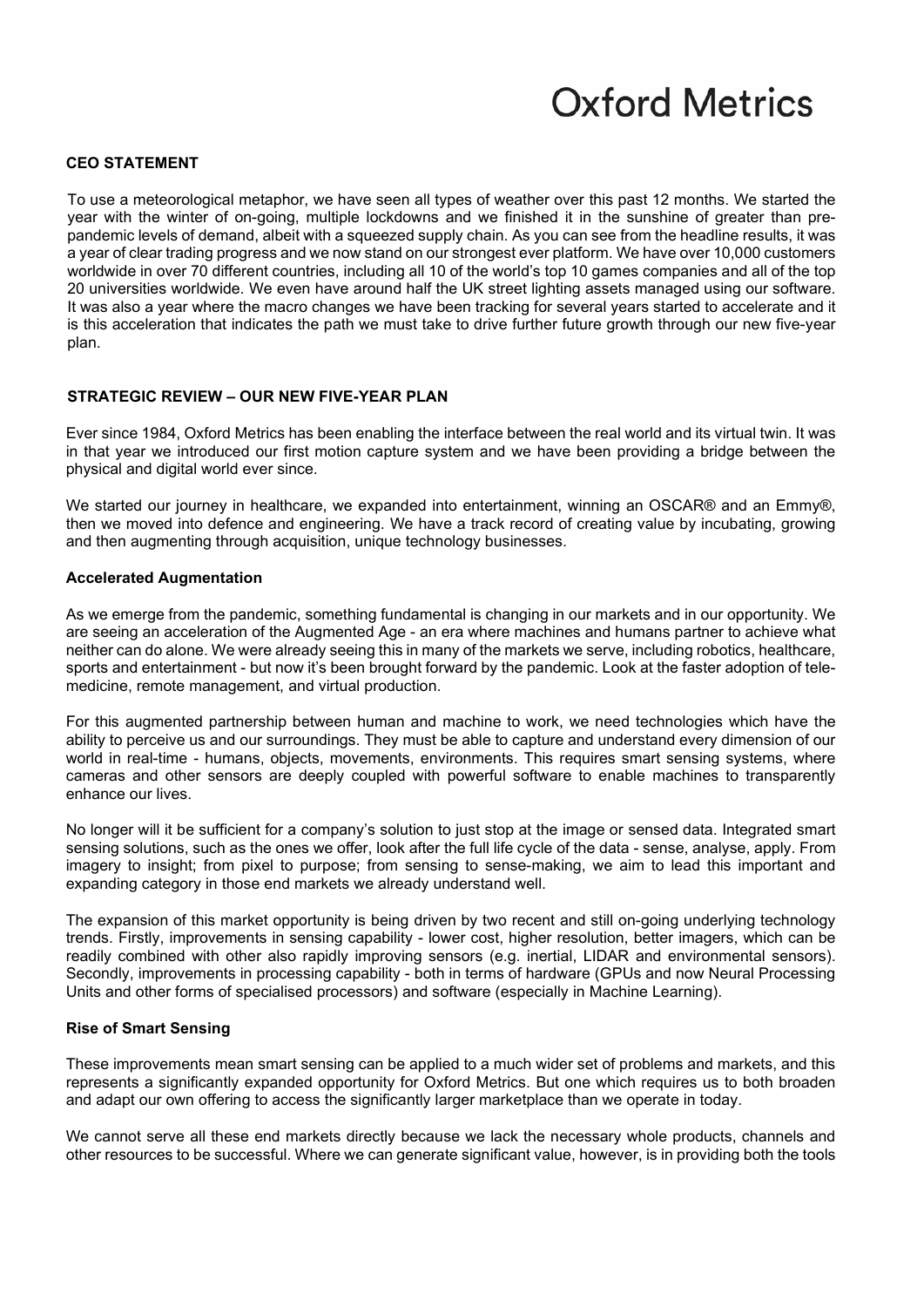for the R&D departments in these markets and then go on to embed our technology in those firms who do hold the requisite end-market elements and thus gain indirect access to this profit pool.

### **Three growth levers**

To achieve this vision, capture the opportunity and drive growth over the life of this five-year plan, we will focus on three key initiatives:

1. Extend the sensing capabilities our integrated smart sensing systems through R&D, M&A and fostering key supplier partnerships. Currently, our solutions utilise a wide range of sensors from environmental monitors to force plates, from inertial sensors to cameras – some we own and some we just integrate with. These existing sensing mechanisms can be improved, and we can also add other sensing mechanisms to broaden the applicability of our integrated solutions.

2. Enhance the analysis we can undertake to broaden the range of applications to which our systems can be applied. Our most recent acquisition, Contemplas, competed in August 2021, and their experience with tracking and measuring from video, is a great example of this.

3. Embed our Intellectual Property (IP) in other firms' solutions by opening up our technology through R&D, M&A and investing in dedicated embedding sales and support resources. Here we will expand the ability to integrate our sensing and analysis IP to specific application domains with the aim to provide a stream of visible licensing revenues. We already have 13 partners who integrate our technologies as part of their end-market solutions; for example, in Pavement Management Services PTY Ltd at Yotta and in the Location-based Entertainment (LBE) market at Vicon.

Given the importance of M&A to drive growth, it is worth describing the strict criteria we employ to identify ideal targets. We look for IP-rich, hard-to-replicate technology companies with attractive actual or potential cashflow metrics, good-to-high revenue visibility or a dominant position in a niche market, proven market acceptance of their technology, and able management teams who share our cultural values. We do not need all these things at the point of acquisition but, where this is not possible, a pathway to how they can be achieved must be clear.

Our aim is to identify latent value in asset, buy at a fair price and then improve performance through clear strategy, technology transfer and careful investment in R&D. Sometimes we will integrate the firm into one of our existing subsidiaries and sometimes the acquired company will stand as a separate division. We seek acquisitions both in public and private markets. We employ people directly in deal origination, assessment and execution, and we leverage our strong network of advisors.

#### **Aims**

Through these growth mechanisms we have two specific financial aims. Firstly, we seek to increase revenues to 2.5 times their 2020/21 levels by the end of the five-year period. Secondly, although some of the organic investment we need to make will reduce Return on Sales ('ROS') in the early years of the plan we expect this investment, amplified through M&A activity, to return the group to our historic 15% adjusted profit before tax by the end of the plan. By the end of this plan, we will be a bigger business both in terms of revenues and profits.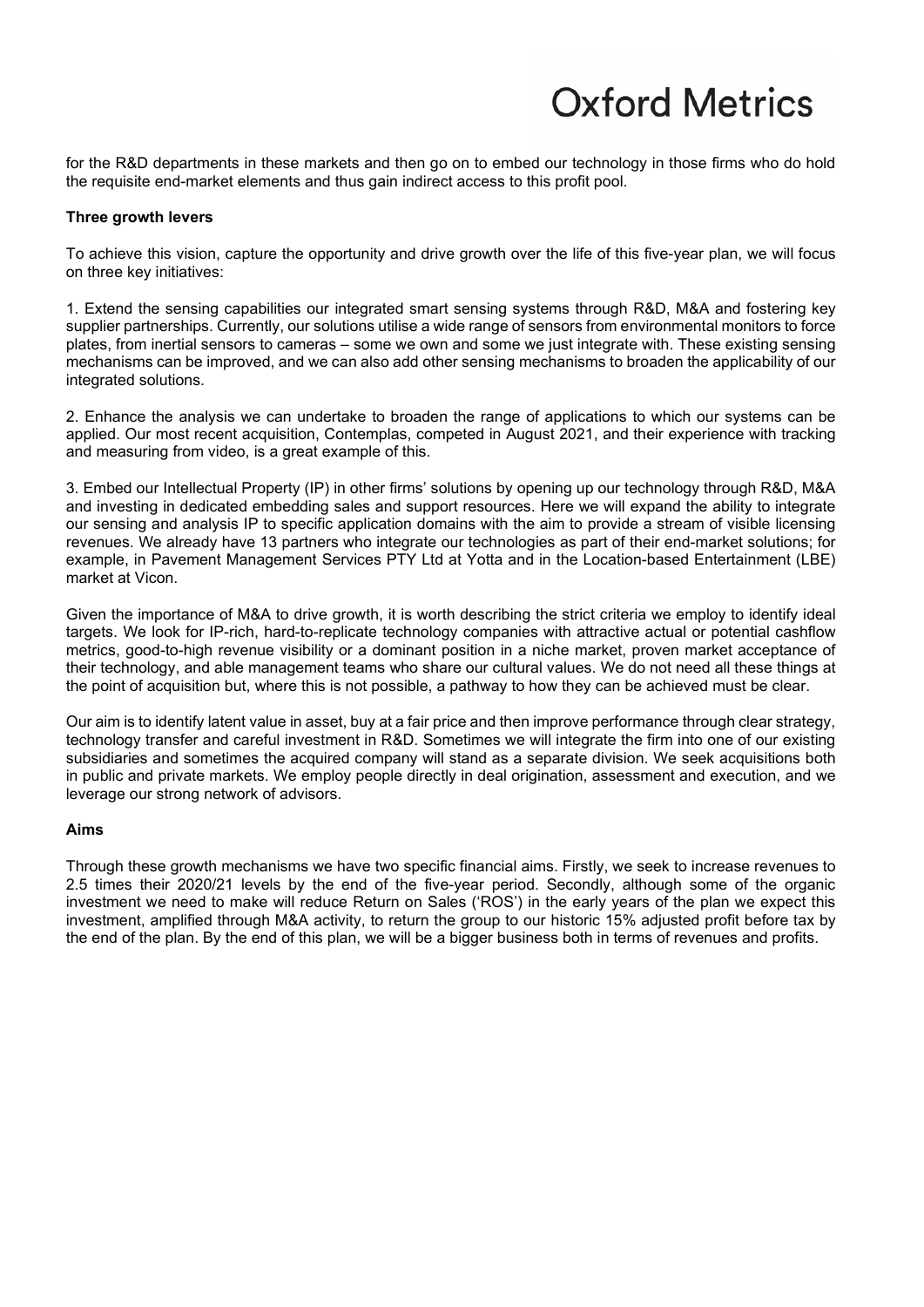### **OPERATIONAL REVIEW**

2020/21 represented a return to form with both Yotta and Vicon reporting much improved performances despite residual challenges arising from the COVID-19 pandemic.

#### **Motion Measurement Division – Vicon**

| <b>KPI</b>                | Revenue     |        | <b>PBT</b>  |             | <b>Adiusted PBT*</b> |       |
|---------------------------|-------------|--------|-------------|-------------|----------------------|-------|
|                           | <b>FY21</b> | FY20   | <b>FY21</b> | <b>FY20</b> |                      | FY20  |
| <b>Motion measurement</b> | £27.6m      | £22.8m | £3.5m       | £2.7m       | £6.8m                | £4.8m |

Vicon's growth trajectory was restored in FY21 reporting an increase in revenues of 21.1% to £27.6m (FY20: £22.8m). This growth was underpinned by a buoyant Entertainment segment, up 76.5% and Engineering, up 39.2%. The Life Sciences segment declined by 14.9%, so still relatively subdued post pandemic and as expected, Location Based Entertainment ('LBE') also declined by 31.9% due to the pandemic but towards the end of the financial year signs of a recovery had commenced.

Gross margin on reported revenue was 72.6% (FY20: 73.6%) reflecting a slightly higher prevalence of larger deals during the year, partly driven by the continuing adoption of virtual production. The overall cost base increased in line with activity levels which gave rise to an overall increase in Vicon reported Adjusted PBT\* of £6.8m (FY20: £4.8m). The above performance includes recently acquired Contemplas GmbH which contributed revenues of £0.2m in the last two months of the financial year and a small profit.

The Contemplas acquisition, completed in August 2021, brings a number of benefits to Vicon including adding a video-based movement analysis to our offering, bringing a dominant position in the niche market of swimming analysis and strengthening our presence in Europe. Complementing Vicon's strong heritage and leadership position in motion measurement, the acquisition also brings valuable IP which over time, will assist with Vicon's broader product development plans.

Entertainment's particularly strong year was driven by a buoyant video games sector and the adoption of Virtual Production by several large production houses. Virtual Production is a digitally led way of working, merging real and virtual worlds, which incorporates a range of techniques and innovations that have been developed across the past 20 years. This includes motion capture solutions pioneered by Vicon, combined with cutting edge visual effects techniques and game engine technology, utilising tools such as LED screens and high-resolution digital film cameras. The power of this approach is when these techniques are used in concert. Crucially, it blends the filming and post-production stages. Instead of shooting against the classic green screen and then waiting to see their vision come to life, directors can now see digital characters, effects, and environments in real-time, in-camera and on set. To respond to this clear market need, Vicon introduced Shōgun 1.6 during the year with additional features targeted specifically to address the needs of high-end Virtual Production. These include a low latency object tracker, the ability to calibrate specific cameras and exportable lens maps. During the period Vicon also closed a deal with Dimension Studios, a leading virtual production studio, to provide 56 of Vicon's Vantage cameras and Vicon's Shōgun software to enable Dimension Studio's ground-breaking work, including with leading visual effects company DNEG for several high-profile virtual production projects. All-in-all Virtual Production added £1.7m (FY20: £1.3m) in revenues during the year and represents another exciting growth opportunity for the business.

Through the second half of the year, we gradually saw Location-based Entertainment (LBE) partners restart their facilities and, in some cases, their rollouts. We now have 8LBE partners globally, offering a wide array of unique entertainment experiences. We remain confident that once momentum has been restored in this market it will represent a significant revenue growth opportunity going forward.

| KPI                     | Revenue |             | PBT         |             | <b>Adiusted PBT*</b> |             |
|-------------------------|---------|-------------|-------------|-------------|----------------------|-------------|
|                         | FY21    | <b>FY20</b> | <b>FY21</b> | <b>FY20</b> | <b>FY21</b>          | <b>FY20</b> |
| <b>Asset Management</b> | £8.1m   | £7.5m       | (E0.4m)     | (E1.3m)     | £0.8m                | (E0.1m)     |

### **Asset Management Division – Yotta**

Our Asset Management division, Yotta, reported its highest level of ARR of £7.4m on 30 September 2021 (30 September 2020: £6.8m). Yotta achieved gross additions to the ARR base of £1.3m (FY20: £1.0m) during the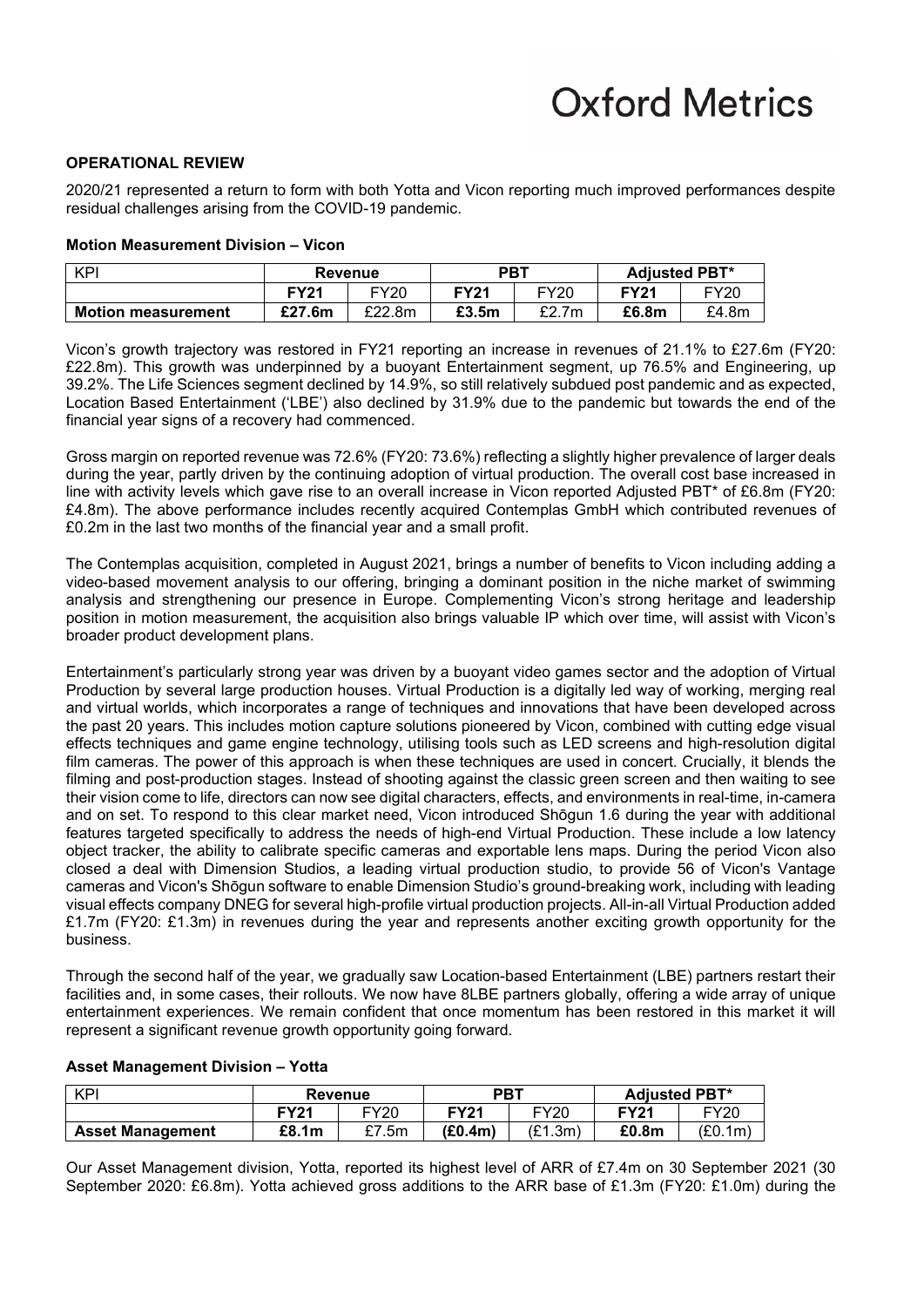year so continued to benefit from ongoing Digital Transformation initiatives. Customer retention remained largely unchanged at 90.1% (FY20: 91.7%).

Reported headline revenue increased by 7.0% to £8.1m (FY20: £7.5m) and the division reported an Adjusted PBT\* of £0.8m (FY20 Loss: £0.1m) so delivering a full year of profitability which, after a period of investment and losses, represents a major milestone.

The growth in ARR driven by digital transformation led to notable Alloy wins at Derbyshire, English Heritage, SSE Devon, London Borough of Newham, London Borough of Havering, Walsall, Calderdale, Northumberland and Ubico (West Oxfordshire). Revenue recognition was increased by a host of go-lives including National Highways, London Borough of Hackney, Chorley, Bury, North Somerset, Huntingdonshire, Bristol Waste, Glasgow, West Lancashire and Hillingdon. Our customers clearly appreciate Alloy's capability to expand into new areas with one system and play a role in the wider system ecosystem.

We continued to invest in product development. Alloy added finance and accounting, Street Manager compatibility and enhanced reporting functionality and Horizons now includes emissions monitoring functionality. Horizons also benefitted from collaboration with our new partner Vaisala, (a Finnish company that develops, manufactures and markets products and services for environmental and industrial measurement), which allows the user to consume data from Vaisala's mobile phone-based surveying application to analyse asset condition. This ability was instrumental in the selection of Horizons by the aforementioned Northumberland, Calderdale and Brent customers.

### **CURRENT TRADING AND OUTLOOK**

Both divisions have experienced a strong start to the new fiscal year with key demand metrics pointing to a positive outlook.

Turning first to Vicon, they start the new financial year with a revenue pipeline for the first half which is at least 20% ahead of this time last year and includes unprecedented level of orders in hand of £5.9m. However, as in many industries, Vicon continues to experience some short-term supply chain challenges arising from the wellpublicised global semiconductor shortage. Whilst there has been some improvement in recent months the Board believe revenues in the first half may be affected. We remain well prepared to meet and manage this industrywide challenge and anticipate that any impact will result in revenue being delayed into the second half of the year rather than being lost. Overall, the fundamentals at Vicon remain positive and they remain well placed to capitalise on the substantial market opportunity in the year ahead. As part of the new five-year strategic plan, Vicon will also be increasing investment in the year ahead, to augment our capabilities to sense, analyse and apply our technology, by £2.3m on an annualised basis going forward.

Yotta has a strong ARR sales pipeline for the full year, consistent with adding at least another £1.2m gross additions to ARR during the financial year. With this anticipated growth in ARR and a stable cost base, Yotta can look forward to another full year of profitability.

The Group starts the year in good financial health and in a strong position to invest in its future and expedite acquisition opportunities that will accelerate our strategy. The board look forward to an exciting year ahead that will be the first step in our new five-year plan delivering further shareholder value.

**Nick Bolton CEO**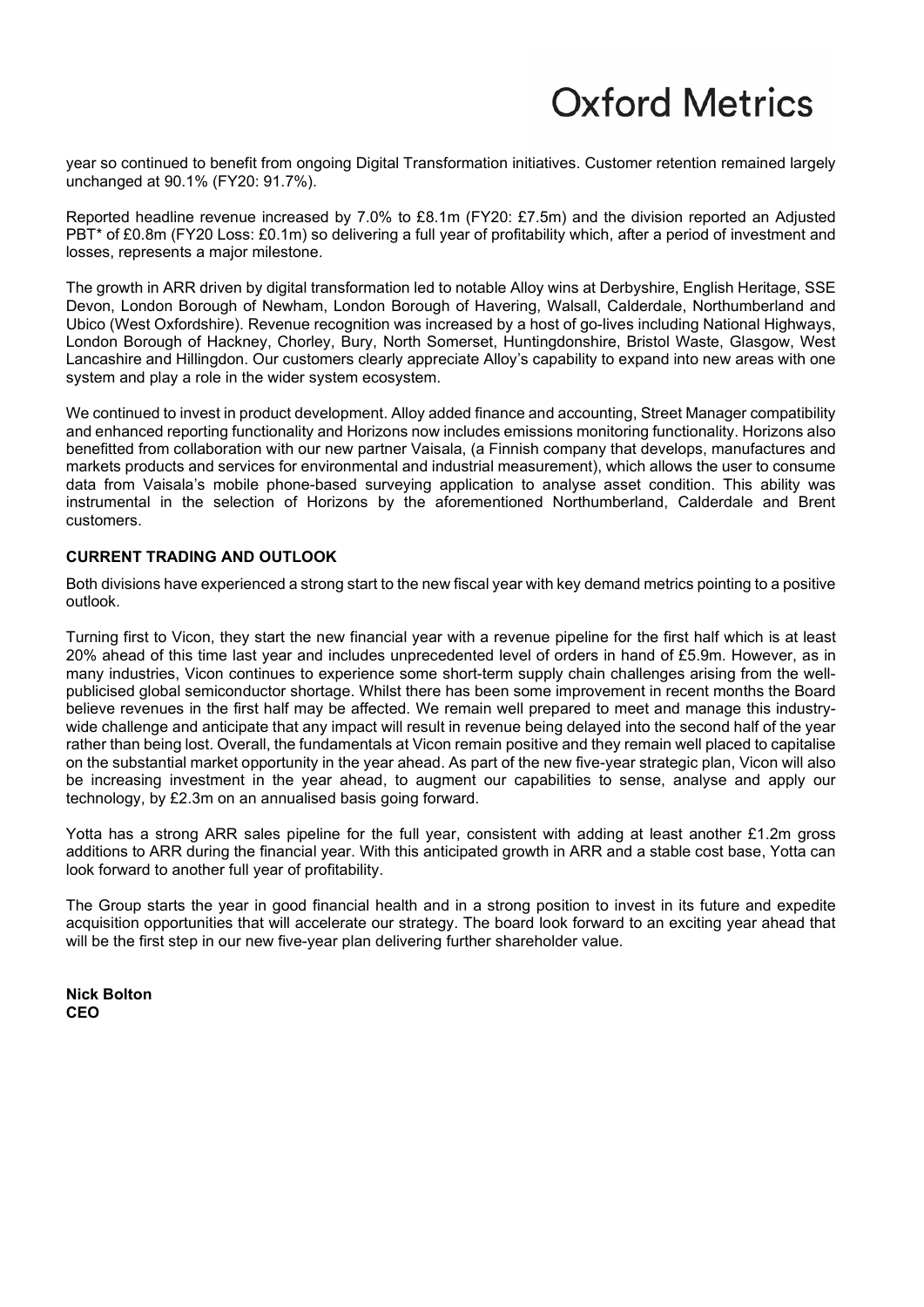#### **FINANCIAL REVIEW**

#### **Income Statement**

The Group reported revenue of £35.6m (FY20: £30.3m) representing a headline increase of 17.6%, and on a constant FX basis the increase was 19.9%. From a geographical perspective, Vicon USA, which had suffered the most during the pandemic, recorded a headline year-on-year improvement of 11.7%, on a constant FX basis the improvement was 19.3%.

Gross Profit margin improved to 70.7% (FY20: 69.0%), reflecting a slight change in the mix of revenue. In real terms Gross Profit improved year on year by £4.3m to £25.2m.

Reviewing the cost base within the Income Statement:

- Sales, Support and Marketing costs increased by £0.5m which was largely due to marketing and operational activity returning to near normal levels together with additional sales commissions arising from higher revenues.
- Research & Development expensed through the Income Statement was £5.0m (FY20: £4.2m). The overall increase was due to the R&D amortisation and impairment charge of £2.2m (FY20: £1.8m). The continual investment and innovation in product and services is necessary to maintain the Group's competitive position which included a number of the new products and services released during the financial year, some of which are described in the CEO review.
- Administration expenses increased by £1.3m which was largely due to the impairment of the IMeasureU acquired intangible by £1.0m and acquisition costs relating to Contemplas of £0.1m.

Adjusted PBT\* of £4.8m (FY20: £2.6m) has been determined after adding back to the Statutory PBT £3.2m (FY20: £1.6m) non-cash items such as amortisation and impairment of acquired intangibles, share option charge, impairment of investment in Pimloc and non-recurring exceptional items which this year included M&A costs of £0.1m. A full reconciliation is available in note 7.

#### **Acquisition of Contemplas GmbH**

The acquisition contributed revenues of £0.2m in the final month of the financial year and a small profit.

In accordance with IFRS 3 any future earn out payments will be recognised in the Income Statement as deemed remuneration given certain conditions associated with the acquisition. The amount recognised as consideration in excess of the fair value of net assets acquired has been attributed to software IP.

### **Statement of Financial Position**

#### **Goodwill and intangibles**

The increase this year includes the acquisition of Contemplas GmbH Acquired Intangibles of £1.9m. The remainder of the increase represents the net effect of capitalised R&D of £2.8m (FY20: £2.5m), amortisation and impairment of development costs £2.2m (FY20: £1.8m) and the amortisation and impairment of acquired intangibles of £1.5m (FY20: £0.6m) including the partial impairment of the IMeasureU acquired intangible.

#### **Property, plant and equipment**

A small decline is reported to £1.8m (FY20: £1.9m). Additions, including Contemplas, were £0.3m (FY20: £0.3m) during the year and the depreciation charge was £0.5m (FY20: £0.6m).

#### **Right of use assets (IFRS16)**

Additions of £0.3m and an amortisation of £0.5m resulted in a net decline to £2.0m (FY20: £2.2m).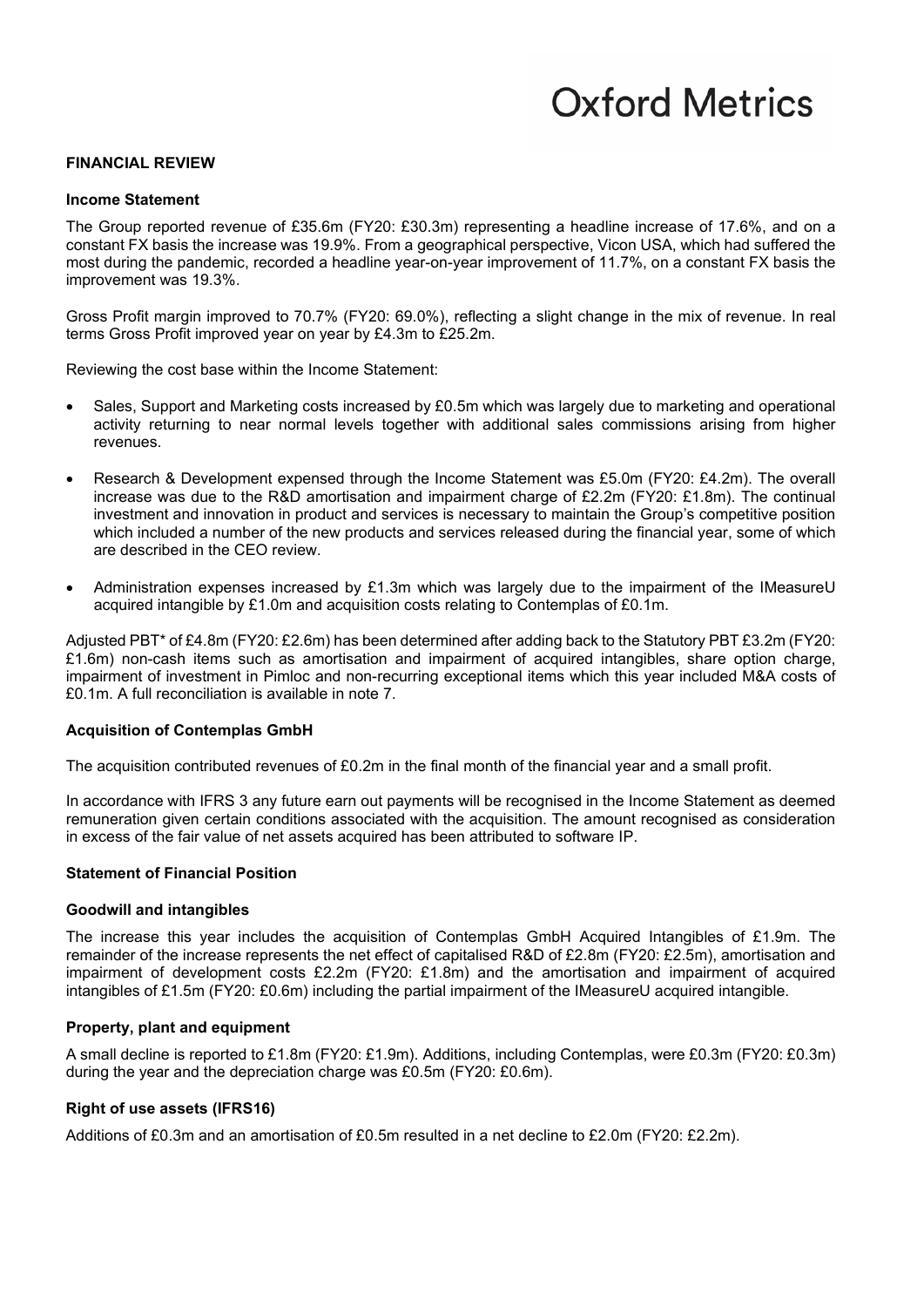### **Investments**

The investment of £0.2m relates to minority interest in Trensl Inc. which provides training VR solutions for the military and healthcare (rehabilitation). The investment comes back-to-back with an exclusive Supply Agreement to provide all systems. The year-on-year change relates to Contemplas which is now a 100% owned subsidiary.

#### **Inventories**

The inventory position at the end of the financial year was £2.5m (FY20: £3.4m). Overall, inventory levels have reduced due to a combination of high demand during the year and slower replenishment due to current supply chain challenges.

#### **Trade and other receivables**

At the year-end trade and other receivables decreased to £6.1m (FY20: £9.2m). The overall decrease is largely due to lower Trade receivables of £4.6m (FY20: £7.7m) reflecting a revenue performance this year that was less weighted towards the end of the financial year..

#### **Current liabilities**

The year-on-year increase in trade and other payables is accounted for by an increase in trade payables at the year-end to £2.5m (FY20: £2.0m), higher accruals £2.9m (FY20: £1.6m) and an increase in Contract liabilities to £6.6m (FY20: £5.2m) which reflects ARR growth. These increases were offset by the withdrawal of VAT Covid payment relief (FY20: £0.8m) not available in FY21.

The lease liabilities balance reported at £0.6m (FY20: £0.4m) represents the value of lease payments due within one year relating to right of use assets.

#### **Non-current liabilities**

The £0.3m increase in Other Liabilities is due to contract liabilities.

The lease liabilities balance reported of £1.6m (FY20: £1.9m) represents the value of lease payments due greater than one year relating to right of use assets.

#### **Statement of cashflows**

The Group finished the year with cash of £23.0m (FY20: £14.9m).

Cash generated from operating activities was £14.5m (FY20: £7.0m - Restated) which included a working capital inflow arising from a reduction in inventory of £1.1m (FY20: £0.2m increase), a decrease in accounts receivables of £3.1m (FY20: £2.2m) and an increase in payables of £2.2m (FY20: £0.2m decrease).

The deployment of this cash included continued investment in development giving rise to a purchase of intangibles of £2.8m (FY20: 2.5m), consideration paid for Contemplas of £1.1m and payment of dividends of £2.3m (FY20: £2.3m)

#### **Tax**

The Group tax charge this year was £0.3m (FY20: £0.0m). This increase for the most part is due to improved overseas trading. The level of Group R&D activities in the UK where the marginal rate of tax is 19% (FY20: 19%) continues to have a beneficial effect on the level of corporation tax payable in the UK given the reliefs available.

The deferred tax asset increased to £1.9m (FY20: £1.0m) largely due to an increase in unrelieved losses and an increase in the UK tax rate to 25% from 1st April 2023. The deferred tax liability increased to £3.1m (FY20: £2.0m) largely due to the Contemplas acquisition and the aforementioned increase in UK tax rate.

**David Deacon CFO**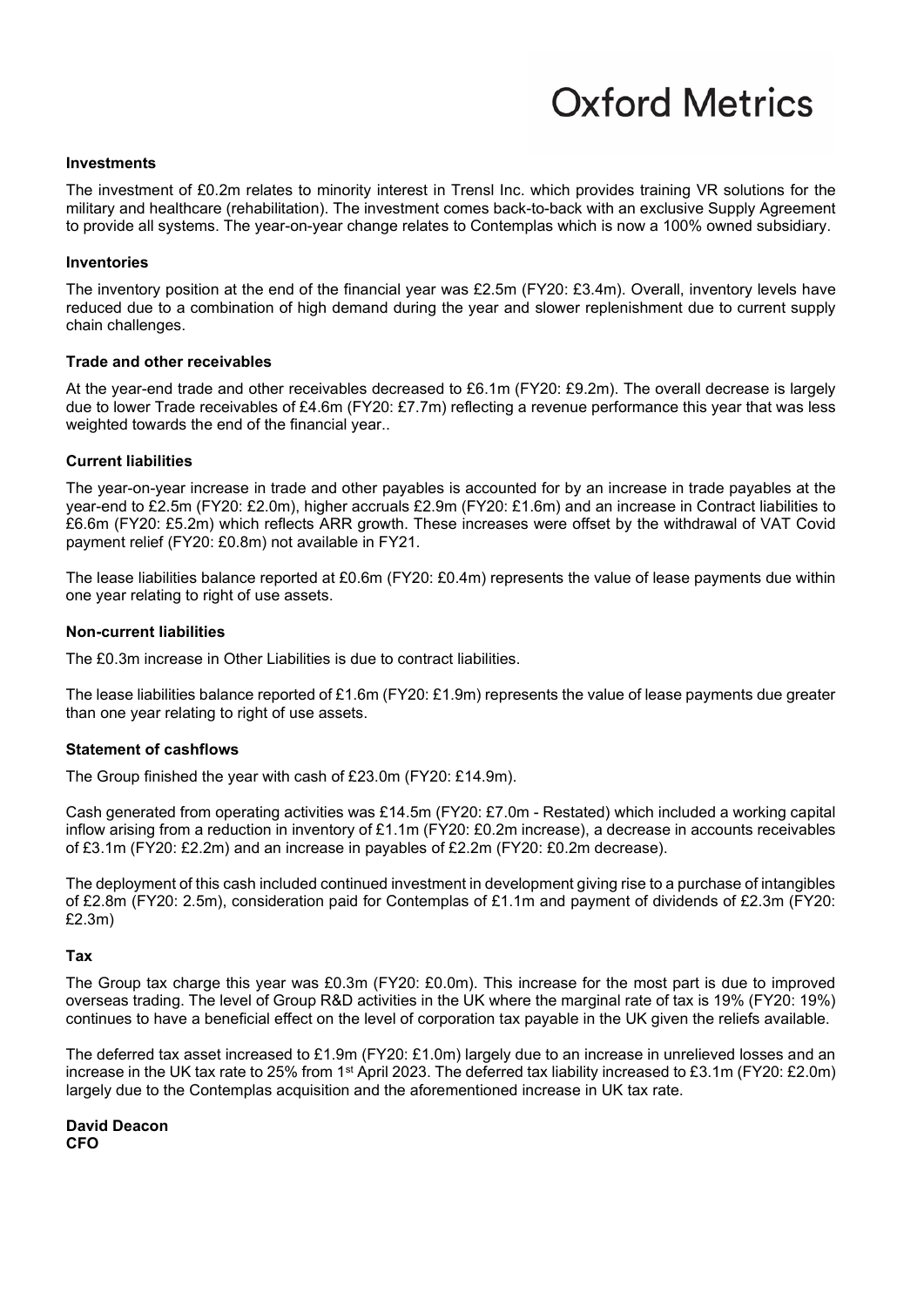*\* Profit Before Tax before Group recharges adjusted for share-based payments, amortisation and impairment of intangibles arising on acquisition, impairment of Pimloc investment and exceptional costs.*

### **CONSOLIDATED INCOME STATEMENT FOR THE YEAR ENDED 30 SEPTEMBER 2021**

| All amounts relate to continuing operations                                                               |             | 2021              | 2020     |
|-----------------------------------------------------------------------------------------------------------|-------------|-------------------|----------|
|                                                                                                           | <b>Note</b> | £'000             | £'000    |
| Revenue                                                                                                   | 3           | 35,627            | 30,298   |
| Cost of sales                                                                                             |             | (10, 442)         | (9,400)  |
| Gross profit                                                                                              |             | 25,185            | 20,898   |
| Sales, support and marketing costs                                                                        |             | (7,806)           | (7, 341) |
| Research and development costs                                                                            |             | (4,951)           | (4,213)  |
| Administrative expenses                                                                                   |             | (9, 105)          | (7, 813) |
| Other operating income                                                                                    |             |                   | 163      |
| <b>Operating profit</b>                                                                                   |             | 3,323             | 1,694    |
| Finance income                                                                                            |             | 4                 | 20       |
| Finance expense                                                                                           |             | (106)             | (103)    |
| Share of post-tax loss of equity accounted associate                                                      |             |                   | (29)     |
| <b>Profit before taxation</b>                                                                             | 3,5         | 3,221             | 1,582    |
| Taxation                                                                                                  | 7           | (286)             | 22       |
| Profit attributable to owners of the parent during the year                                               |             | 2,935             | 1,604    |
| Earnings per share for profit on total operations attributable to owners of the<br>parent during the year |             |                   |          |
| Basic earnings per ordinary share (pence)                                                                 | 8           | 2.32 <sub>p</sub> | 1.28p    |
| Diluted earnings per ordinary share (pence)                                                               | 8           | 2.30p             | 1.26p    |
| <b>CONSOLIDATED STATEMENT OF</b><br><b>COMPREHENSIVE INCOME FOR THE YEAR</b>                              |             |                   |          |

### **ENDED 30 SEPTEMBER 2021**

|                                                                              | Group<br>2021 | Group<br>2020 |
|------------------------------------------------------------------------------|---------------|---------------|
|                                                                              |               |               |
|                                                                              | £'000         | £'000         |
| Net profit for the year                                                      | 2.935         | 1,604         |
| Other comprehensive expense                                                  |               |               |
| Items that will or may be reclassified to profit or loss                     |               |               |
| Exchange differences on retranslation of overseas subsidiaries               | (129)         | (353)         |
| Total other comprehensive expense                                            | (129)         | (353)         |
| Total comprehensive income for the year attributable to owners of the parent | 2,806         | 1,251         |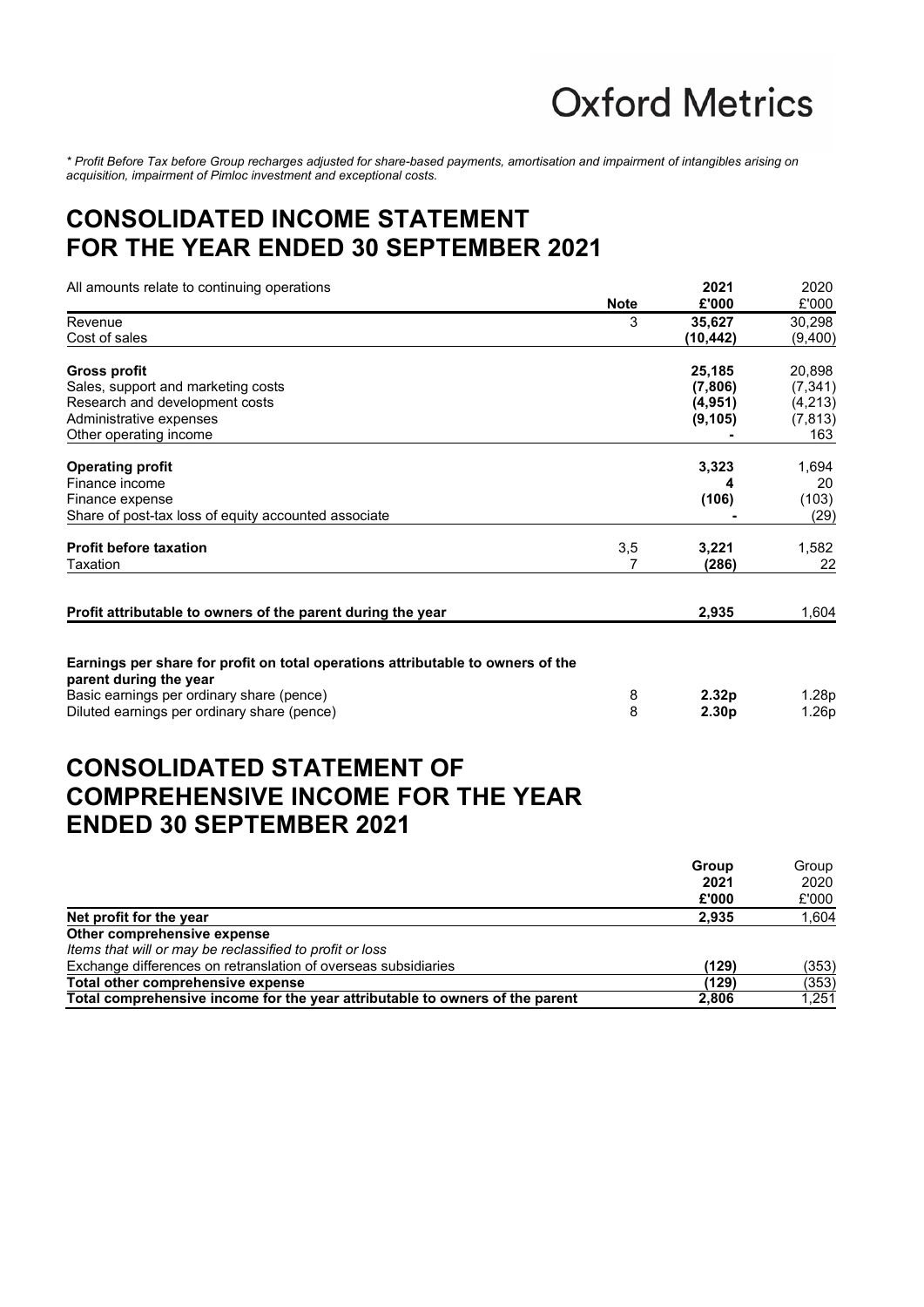### **CONSOLIDATED STATEMENT OF FINANCIAL POSITION AS AT 30 SEPTEMBER 2021**

| <b>COMPANY NUMBER: 03998880</b>              | Group     | Group     |
|----------------------------------------------|-----------|-----------|
|                                              | 2021      | 2020      |
|                                              | £'000     | £'000     |
| <b>Non-current assets</b>                    |           |           |
| Goodwill and intangible assets               | 13,543    | 12,551    |
| Property, plant and equipment                | 1,756     | 1,937     |
| Right of use assets                          | 1,978     | 2,182     |
| Financial asset - investments                | 236       | 305       |
| Deferred tax asset                           | 1,877     | 974       |
|                                              | 19,390    | 17,949    |
| <b>Current assets</b>                        |           |           |
| Inventories                                  | 2,494     | 3,439     |
| Trade and other receivables                  | 6,099     | 9,224     |
| Current tax debtor                           | 118       | 82        |
| Cash and cash equivalents                    | 22,957    | 14,940    |
|                                              | 31,668    | 27,685    |
| <b>Current liabilities</b>                   |           |           |
| Trade and other payables                     | (12, 504) | (9,931)   |
| Lease liabilities                            | (582)     | (426)     |
|                                              | (13,086)  | (10, 357) |
| <b>Net current assets</b>                    | 18,582    | 17,328    |
| <b>Total assets less current liabilities</b> | 37,972    | 35,277    |
| <b>Non-current liabilities</b>               |           |           |
| <b>Other liabilities</b>                     | (883)     | (609)     |
| Lease liabilities                            | (1, 563)  | (1,909)   |
| Provisions                                   | (32)      | (24)      |
| Deferred tax liability                       | (3,058)   | (1,994)   |
|                                              | (5, 536)  | (4, 536)  |
|                                              |           |           |
| <b>Net assets</b>                            | 32,436    | 30,741    |
| Capital and reserves attributable to         |           |           |
| owners of the parent                         |           |           |
| Share capital                                | 317       | 314       |
| Shares to be issued                          | 65        | 65        |
| Share premium account                        | 18,483    | 17,763    |
| Retained earnings                            | 13,538    | 12,437    |
| Foreign currency translation reserve         | 33        | 162       |
| Total equity shareholders' funds             | 32,436    | 30,741    |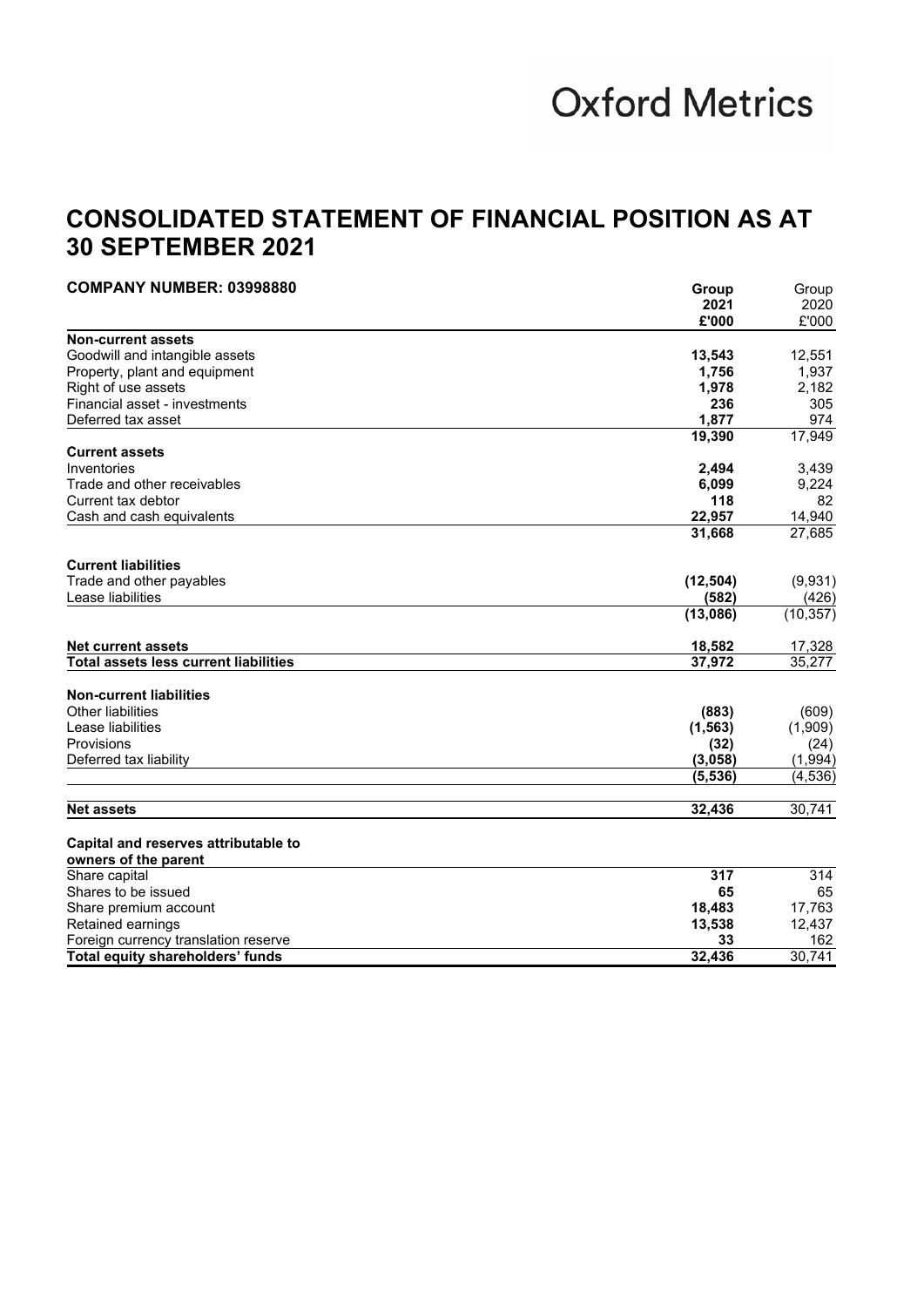### **CONSOLIDATED STATEMENT OF CASHFLOWS FOR THE YEAR ENDED 30 SEPTEMBER 2021**

|                                                            | Group    | Group<br>2020      |
|------------------------------------------------------------|----------|--------------------|
|                                                            | 2021     |                    |
|                                                            | £'000    | Restated*<br>£'000 |
| Cash flows from operating activities                       |          |                    |
| Group operating profit/(loss)                              | 3,323    | 1,694              |
| Depreciation and amortisation                              | 3,339    | 3.448              |
| Impairment of intangible assets                            | 1,341    | 72                 |
| Impairment of investment                                   |          |                    |
| Increase in fair value of investment                       | (68)     |                    |
| Share-based payments                                       | 98       | 160                |
| Exchange adjustments                                       | (69)     | (200)              |
| Decrease/(increase) in inventories                         | 1,144    | (225)              |
| Decrease in receivables                                    | 3,126    | 2,248              |
| Increase/(decrease) in payables                            | 2,223    | (177)              |
| Cash generated from operating activities                   | 14,457   | 7,020              |
| Tax paid                                                   | (102)    | (157)              |
| Net cash from operating activities                         | 14,355   | 6,863              |
| Cash flows from investing activities                       |          |                    |
| Purchase of property, plant and equipment                  | (239)    | (310)              |
| Purchase of intangible assets                              | (2,778)  | (2,511)            |
| Purchase of investment                                     |          | (236)              |
| Proceeds on disposal of property, plant and equipment      | 11       | 33                 |
| Interest received                                          | 4        | 20                 |
| Dividends received                                         |          |                    |
| Acquisition of subsidiary undertaking net of cash acquired | (1, 149) | (128)              |
| Net cash used in investing activities                      | (4, 151) | (3, 132)           |
| Cash flows from financing activities                       |          |                    |
| Principal paid on lease liabilities                        | (504)    | (594)              |
| Interest paid                                              | (1)      | (2)                |
| Interest paid on lease liabilities                         | (105)    | (101)              |
| Issue of ordinary shares                                   | 687      | 322                |
| Equity dividends paid                                      | (2, 264) | (2, 253)           |
| Net cash used in financing activities                      | (2, 187) | (2,628)            |
| Net increase in cash and cash equivalents                  | 8,017    | 1,103              |
| Cash and cash equivalents at beginning of the period       | 14,940   | 13,837             |
| Cash and cash equivalents at end of the period             | 22.957   | 14.940             |

\*In the prior year the principal paid on lease liabilities was previously included within cash generated from operating activities. The cashflows in the statement above have been restated to correctly include them within cash flows from financing activities.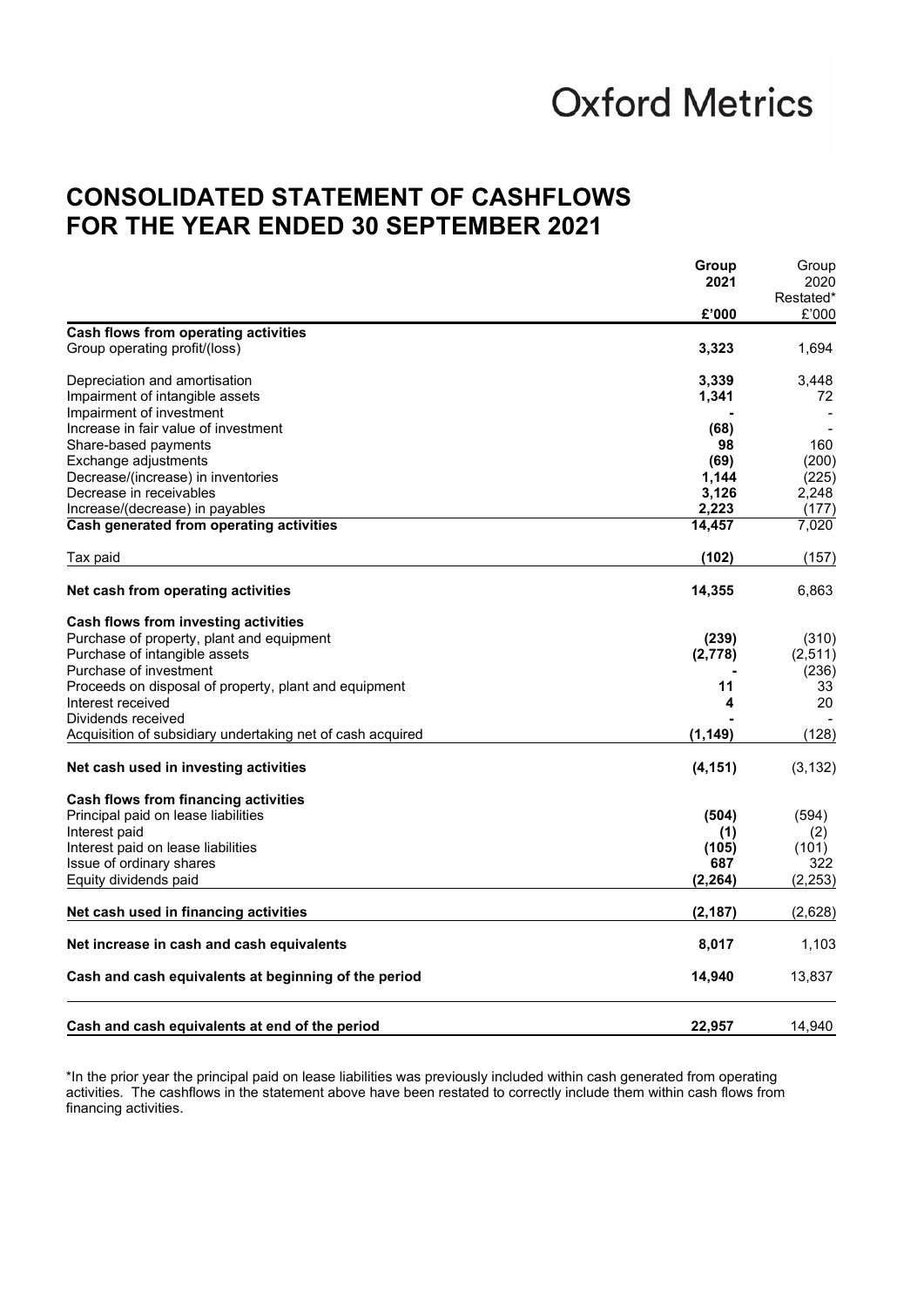### **CONSOLIDATED STATEMENT OF CHANGES IN EQUITY FOR THE YEAR ENDED 30 SEPTEMBER 2021**

| Group                                                                             | <b>Share</b><br>capital<br>£'000 | <b>Shares</b><br>to be issued<br>£'000 | <b>Share</b><br>premium<br>account<br>£'000 | <b>Retained</b><br>earnings<br>£'000 | Foreign<br>currency<br>translation<br>reserve<br>£'000 | Total<br>£'000 |
|-----------------------------------------------------------------------------------|----------------------------------|----------------------------------------|---------------------------------------------|--------------------------------------|--------------------------------------------------------|----------------|
| Balance as at 30 September 2019                                                   | 313                              | 65                                     | 17,417                                      | 12,851                               | 515                                                    | 31,161         |
| Net profit for the year                                                           |                                  |                                        |                                             | 1,604                                |                                                        | 1,604          |
| Exchange differences on retranslation of overseas<br>subsidiaries                 |                                  |                                        |                                             |                                      | (353)                                                  | (353)          |
| <b>Transactions with owners:</b>                                                  |                                  |                                        |                                             |                                      |                                                        |                |
| Tax recognised directly in equity in relation to<br>employee share option schemes |                                  |                                        |                                             | 100                                  |                                                        | 100            |
| <b>Dividends</b>                                                                  |                                  |                                        |                                             | (2, 253)                             |                                                        | (2, 253)       |
| Issue of share capital                                                            | 1                                |                                        | 346                                         |                                      |                                                        | 347            |
| Share based payment charge                                                        |                                  |                                        |                                             | 135                                  |                                                        | 135            |
| Balance as at 30 September 2020                                                   | 314                              | 65                                     | 17,763                                      | 12,437                               | 162                                                    | 30,741         |
| Net profit for the year                                                           |                                  |                                        |                                             | 2,935                                |                                                        | 2,935          |
| Exchange differences on retranslation of overseas<br>subsidiaries                 |                                  |                                        |                                             |                                      | (129)                                                  | (129)          |
| <b>Transactions with owners:</b>                                                  |                                  |                                        |                                             |                                      |                                                        |                |
| Tax recognised directly in equity in relation to<br>employee share option schemes |                                  |                                        |                                             | 368                                  |                                                        | 368            |
| <b>Dividends</b>                                                                  |                                  |                                        |                                             | (2, 264)                             |                                                        | (2, 264)       |
| Issue of share capital                                                            | 3                                |                                        | 720                                         |                                      |                                                        | 723            |
| Share based payment charge                                                        |                                  |                                        |                                             | 62                                   |                                                        | 62             |
| Balance as at 30 September 2021                                                   | 317                              | 65                                     | 18.483                                      | 13,538                               | 33                                                     | 32,436         |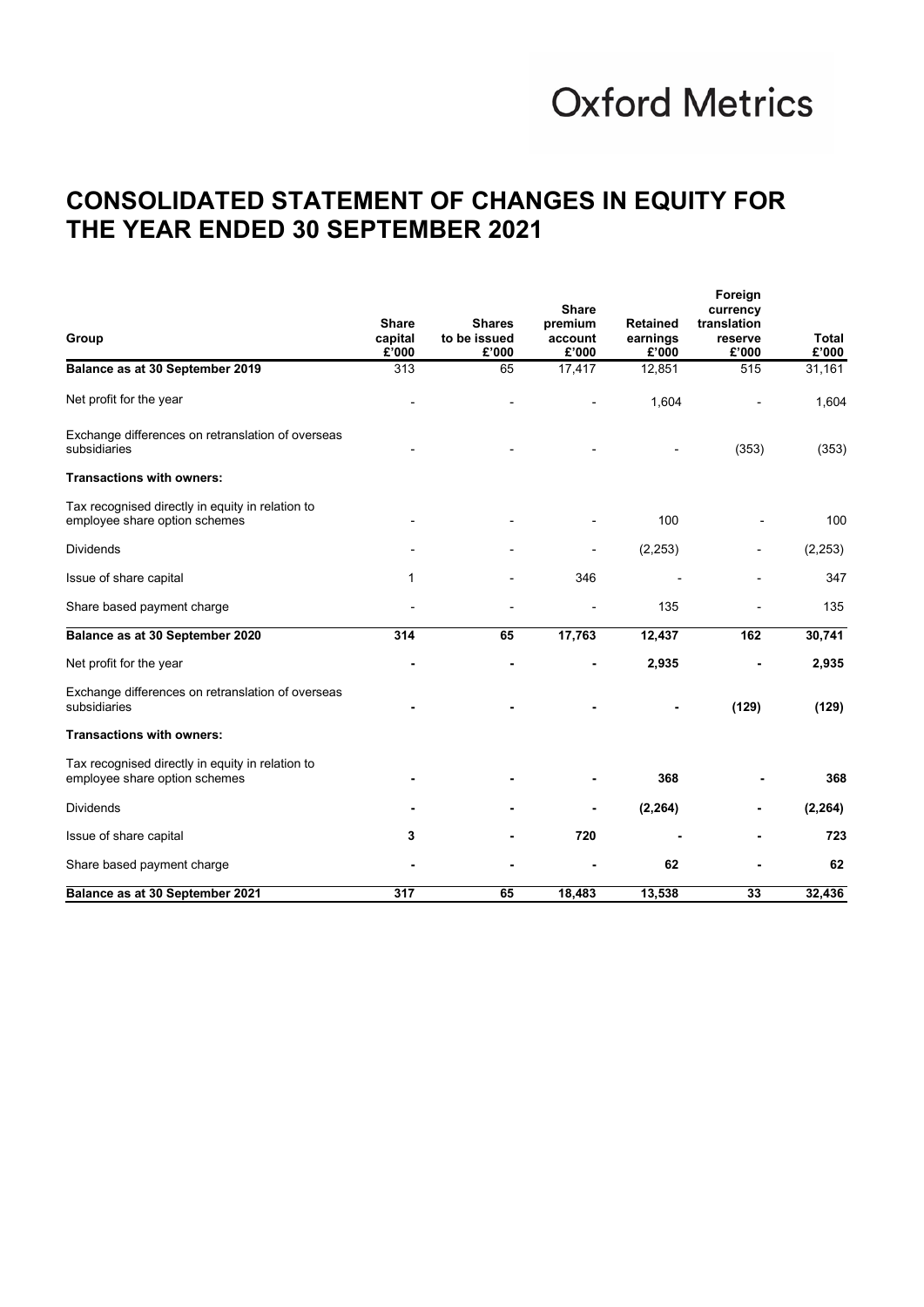#### **1. Basis of preparation of the financial information**

The financial information in this preliminary announcement has been prepared in accordance with the recognition and measurement criteria of IFRS. This announcement does not itself contain sufficient information to comply with IFRS. The Company expects to publish full financial statements that comply with IFRS on  $2<sup>rd</sup>$  December 2021.

The preparation of financial statements in conformity with IFRS requires the use of certain critical accounting estimates. It also requires management to exercise judgement in the process of applying the Group's accounting policies which affect the reported amount of assets and liabilities at the statement of financial position date and the reported amounts of revenues and expenses during the reported period. Although the estimates are based on management's best knowledge of the amount, event or actions, actual results may ultimately differ from those estimates.

The financial information set out in this preliminary announcement does not constitute statutory accounts as defined in Section 434 of the Companies Act 2006 for the years ended 30 September 2021 and 30 September 2020 but is derived from those accounts. The statutory accounts for the year ended 30 September 2020 have been delivered to the Registrar of Companies and those for the year ended 30 September 2021 will be delivered following the Company's annual general meeting. The auditors have reported on those accounts: their report was unqualified, did not contain references to any matters to which the auditors drew attention by way of emphasis and did not contain a statement under Section 498 of the Companies Act 2006 for the year ended 30 September 2021 or 30 September 2020.

#### **2. Basis of consolidation**

The consolidated financial information incorporates the results of the Company and all of its subsidiary undertakings drawn up to 30 September 2021.

#### **3. Revenue from contracts with customers**

All revenue is from continuing operations.

| <b>Revenue</b>              | 2021<br>£'000    | 2020<br>£'000   |
|-----------------------------|------------------|-----------------|
| Vicon UK<br>Vicon USA       | 17,260<br>10,311 | 13,540<br>9,228 |
| Vicon Group                 | 27,571           | 22,768          |
| Yotta                       | 8,056            | 7,530           |
| <b>Oxford Metrics Group</b> | 35,627           | 30,298          |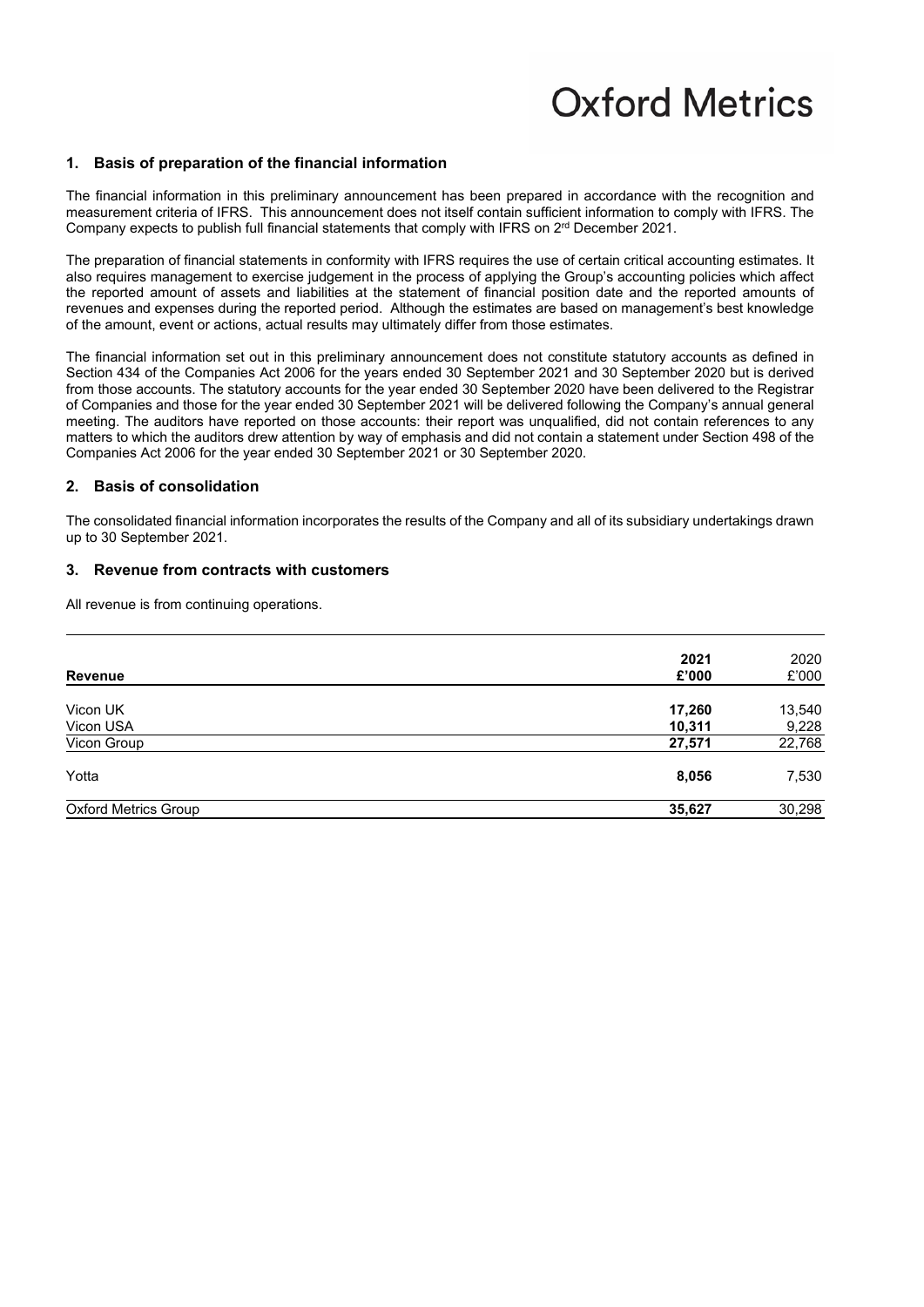| Timing of the transfer of goods | 2021            |                  |       |        |  |
|---------------------------------|-----------------|------------------|-------|--------|--|
| and services                    | <b>Vicon UK</b> | <b>Vicon USA</b> | Yotta | Total  |  |
|                                 | £'000           | £'000            | £'000 | £'000  |  |
|                                 |                 |                  |       |        |  |
| Point in time                   | 15,606          | 8,353            | 1,747 | 25,706 |  |
| Over time                       | 1,654           | 1,958            | 6,309 | 9,921  |  |
| <b>Oxford Metrics Group</b>     | 17,260          | 10,311           | 8,056 | 35,627 |  |
| <b>Contract Counterparties</b>  |                 |                  |       |        |  |
| Direct to consumers             | 4,750           | 9,265            | 6,773 | 20,788 |  |
| Third party distributor         | 12,510          | 1,046            | 1,283 | 14,839 |  |
| <b>Oxford Metrics Group</b>     | 17,260          | 10,311           | 8,056 | 35,627 |  |
| By destination                  |                 |                  |       |        |  |
| <b>UK</b>                       | 3,519           |                  | 7,741 | 11,260 |  |
| Germany                         | 1,591           |                  |       | 1,591  |  |
| Italy                           | 484             |                  |       | 484    |  |
| Netherlands                     | 435             |                  | 22    | 457    |  |
| France                          | 220             |                  |       | 220    |  |
| Poland                          | 355             |                  |       | 355    |  |
| Rest of Europe                  | 1,601           |                  | 6     | 1,607  |  |
| Canada                          |                 | 1,221            |       | 1,221  |  |
| <b>USA</b>                      |                 | 8,920            |       | 8,920  |  |
| <b>Rest of North America</b>    | 2               | 104              |       | 106    |  |
| Australia                       | 530             |                  | 269   | 799    |  |
| Hong Kong                       | 1,277           |                  |       | 1,277  |  |
| .lanan.                         | 3290            |                  |       | 3.290  |  |

|                              | $\sim$ $\sim$ |        |       |        |
|------------------------------|---------------|--------|-------|--------|
| Canada                       |               | 1,221  |       | 1,221  |
| <b>USA</b>                   |               | 8,920  |       | 8,920  |
| <b>Rest of North America</b> |               | 104    |       | 106    |
| Australia                    | 530           |        | 269   | 799    |
| Hong Kong                    | 1.277         |        |       | 1,277  |
| Japan                        | 3.290         |        |       | 3,290  |
| South Korea                  | 1,364         |        |       | 1,364  |
| China                        | 2.254         |        |       | 2,254  |
| Rest of Asia Pacific         | 338           |        |       | 338    |
| Other                        |               | 66     | 18    | 84     |
| <b>Oxford Metrics Group</b>  | 17,260        | 10,311 | 8,056 | 35,627 |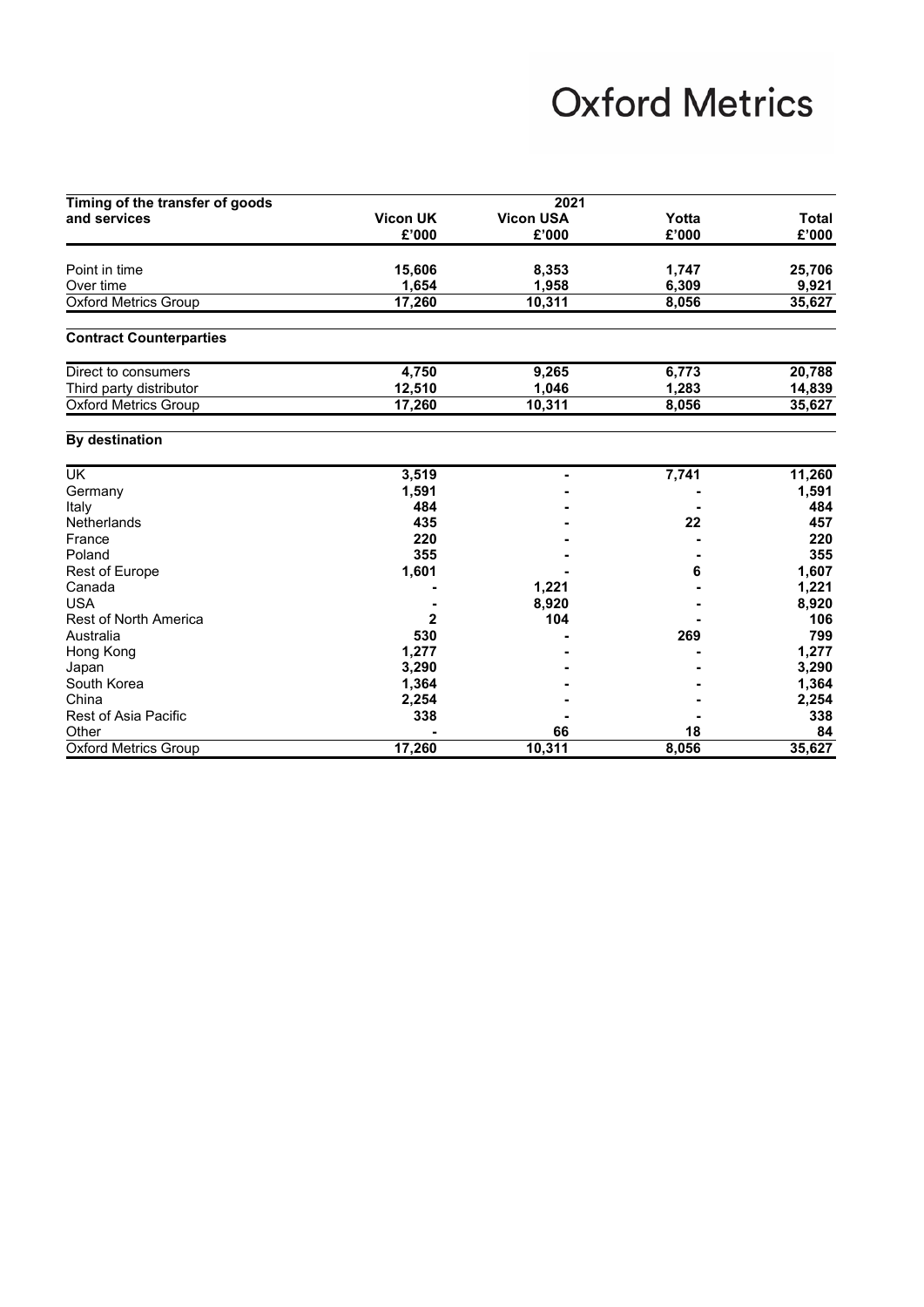| Timing of the transfer of goods |          | 2020      |       |        |
|---------------------------------|----------|-----------|-------|--------|
| and services                    | Vicon UK | Vicon USA | Yotta | Total  |
|                                 | £'000    | £'000     | £'000 | £'000  |
|                                 |          |           |       |        |
| Point in time                   | 12,240   | 7,231     | 1,775 | 21,246 |
| Over time                       | 1.300    | 1.997     | 5.755 | 9,052  |
| <b>Oxford Metrics Group</b>     | 13,540   | 9,228     | 7,530 | 30,298 |
| <b>Contract Counterparties</b>  |          |           |       |        |
| Direct to consumers             | 2,831    | 8,617     | 6,420 | 17,868 |
| Third party distributor         | 10,709   | 611       | 1,110 | 12,430 |
| <b>Oxford Metrics Group</b>     | 13,540   | 9,228     | 7,530 | 30,298 |
| By destination                  |          |           |       |        |
| <b>UK</b>                       | 2,248    |           | 7,227 | 9,475  |
| Germany                         | 613      |           |       | 613    |
| Italy                           | 231      |           |       | 231    |
| Netherlands                     | 449      |           | 29    | 478    |
| France                          | 189      |           |       | 189    |
| Switzerland                     | 294      |           |       | 294    |
| <b>Russia</b>                   | 350      |           |       | 350    |
| <b>Rest of Europe</b>           | 1,003    |           | 2     | 1,005  |
| Canada                          |          | 1,006     |       | 1,006  |
| <b>USA</b>                      |          | 7,706     |       | 7,707  |
| <b>Rest of North America</b>    | 6        | 227       |       | 233    |
| Australia                       | 1,307    |           | 256   | 1,563  |
| Hong Kong                       | 3,205    |           |       | 3,205  |
| Japan                           | 3,061    |           |       | 3,061  |
| South Korea                     | 323      |           |       | 323    |
| Rest of Asia Pacific            | 260      |           |       | 260    |
| Other                           |          | 289       | 16    | 305    |
| <b>Oxford Metrics Group</b>     | 13,540   | 9,228     | 7,530 | 30,298 |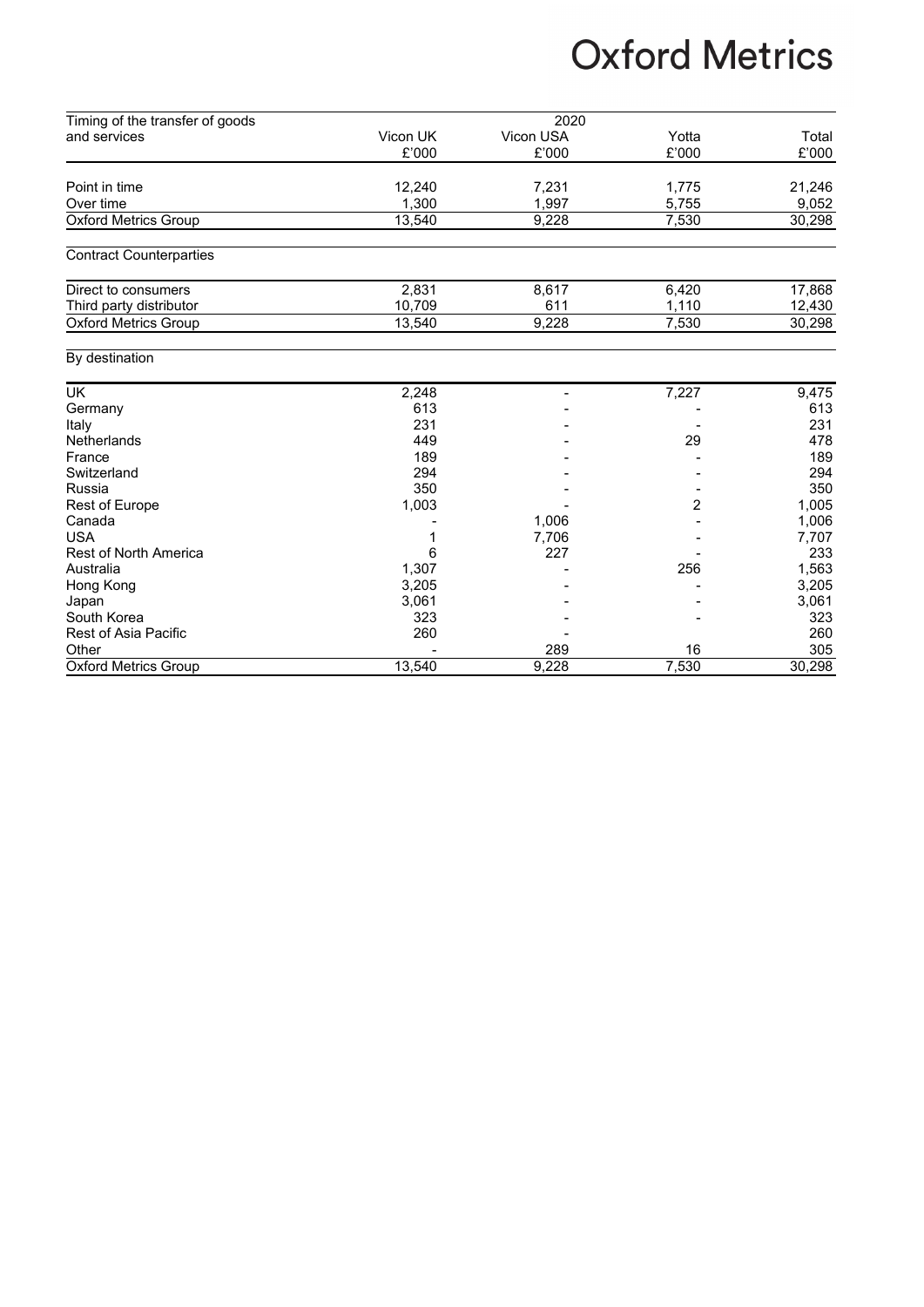|                              | 2021   | 2020               |
|------------------------------|--------|--------------------|
|                              | £'000  | £'000              |
| Vicon revenue by market      |        |                    |
| Engineering                  | 5,763  | 4,139              |
| Entertainment                | 11,884 | 6,732              |
| Life sciences                | 9,106  | 10,696             |
| Location based entertainment | 818    | 1,201              |
| Vicon Group*                 | 27,571 | 22,768             |
| Yotta revenue by type        |        |                    |
| Software                     | 4      | 12                 |
| Rendering of services        | 2,057  | 2,095              |
| SaaS                         | 3,164  | 2,680              |
| Support                      | 2,831  | 2,743              |
| Yotta Group                  | 8,056  | $\overline{7},530$ |
|                              |        |                    |
| Group revenue by type        |        |                    |
| Sale of hardware             | 22,496 | 18,221             |
| Sale of software             | 1,666  | 1,578              |
| Rendering of services        | 4,542  | 3,958              |
| SaaS                         | 3,305  | 2,790              |
| Support                      | 3,618  | 3,751              |
| <b>Oxford Metrics Group</b>  | 35,627 | 30,298             |
|                              |        |                    |
| Group revenue by origin      |        |                    |
| <b>UK</b>                    | 24,786 | 20,796             |
| Europe                       | 238    |                    |
| North America                | 10,311 | 9,228              |
| Asia Pacific                 | 292    | 274                |
| <b>Oxford Metrics Group</b>  | 35,627 | 30,298             |

\*This additional information is provided to the Chief Operating Decision Maker. Further analysis by market is not available.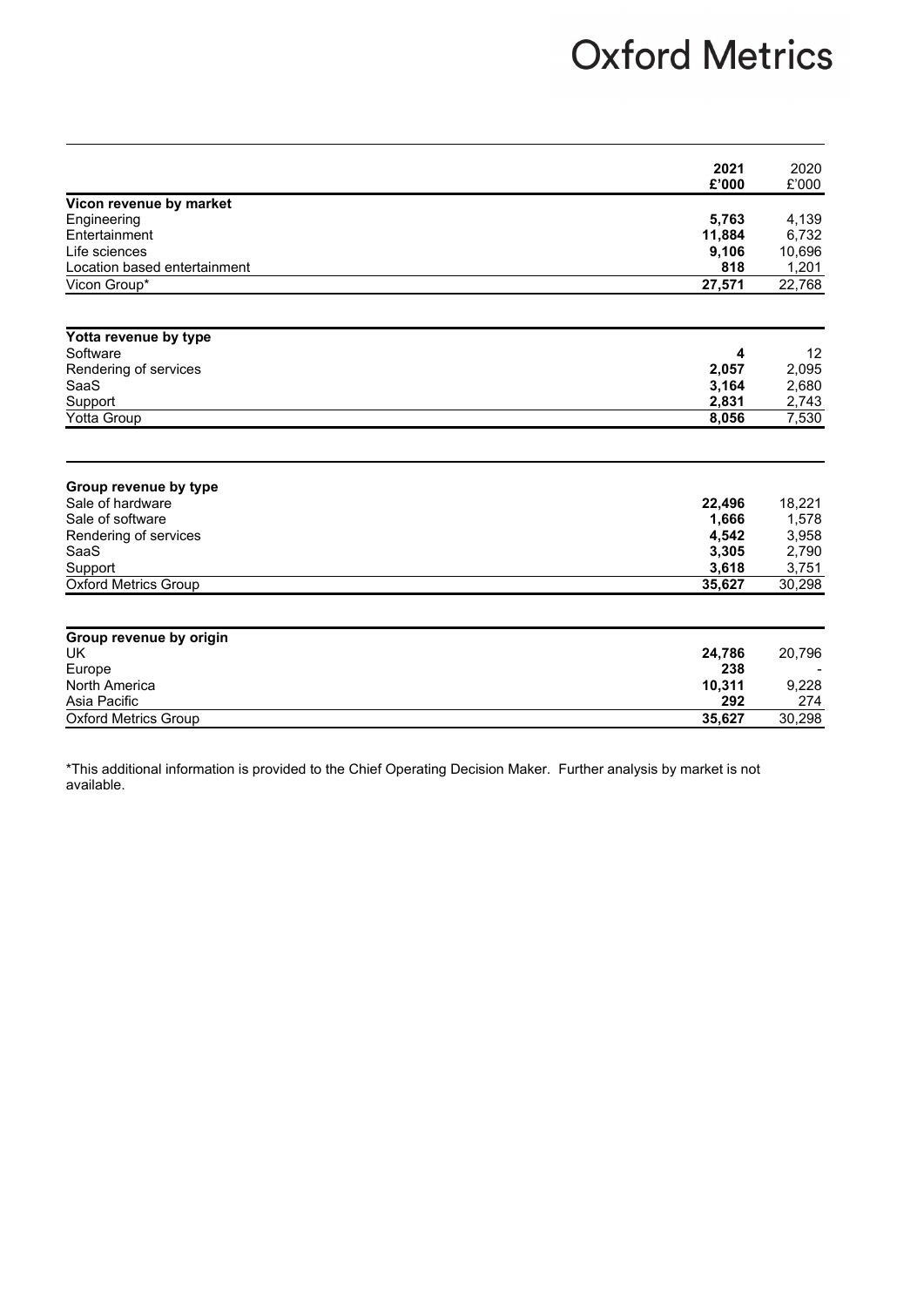#### **Contract balances**

|                                                                                            | 2021                            |                                      |  |
|--------------------------------------------------------------------------------------------|---------------------------------|--------------------------------------|--|
|                                                                                            | <b>Contract assets</b><br>£'000 | <b>Contract liabilities</b><br>£'000 |  |
| At 1 October 2020                                                                          | 411                             | 5,850                                |  |
| Transfers from contract assets to trade receivables                                        | (1,525)                         |                                      |  |
| On acquisition                                                                             |                                 | 227                                  |  |
| Amounts included in contract liabilities recognised as revenue during the<br>period        |                                 | (13, 459)                            |  |
| Excess of revenue recognised over cash during the period                                   | 1,375                           |                                      |  |
| Cash received in advance of performance and not recognised as<br>revenue during the period |                                 | 14,926                               |  |
| Foreign exchange differences                                                               |                                 | (70)                                 |  |
| At 30 September 2021                                                                       | 261                             | 7,474                                |  |
|                                                                                            | 2020                            |                                      |  |
|                                                                                            | Contract assets<br>£'000        | <b>Contract liabilities</b><br>£'000 |  |
| At 1 October 2019                                                                          | 787                             | 5,370                                |  |
| Transfers from contract assets to trade receivables                                        | (1, 518)                        |                                      |  |
| Amounts included in contract liabilities recognised as revenue during the<br>period        |                                 | (9, 498)                             |  |
| Excess of revenue recognised over cash during the period                                   | 1,141                           |                                      |  |
| Cash received in advance of performance and not recognised as<br>revenue during the period |                                 | 10,062                               |  |
| Foreign exchange differences                                                               | 1                               | (84)                                 |  |
| At 30 September 2020                                                                       | 411                             | 5,850                                |  |

Contract assets and contract liabilities are included within trade and other assets and trade and other payables and other liabilities respectively on the face of the statement of financial position. They arise primarily from the Group's software and support contracts which are delivered over time and where the cumulative payments received from customers at each balance sheet date do not necessarily equal the amount of revenue recognised on the contract.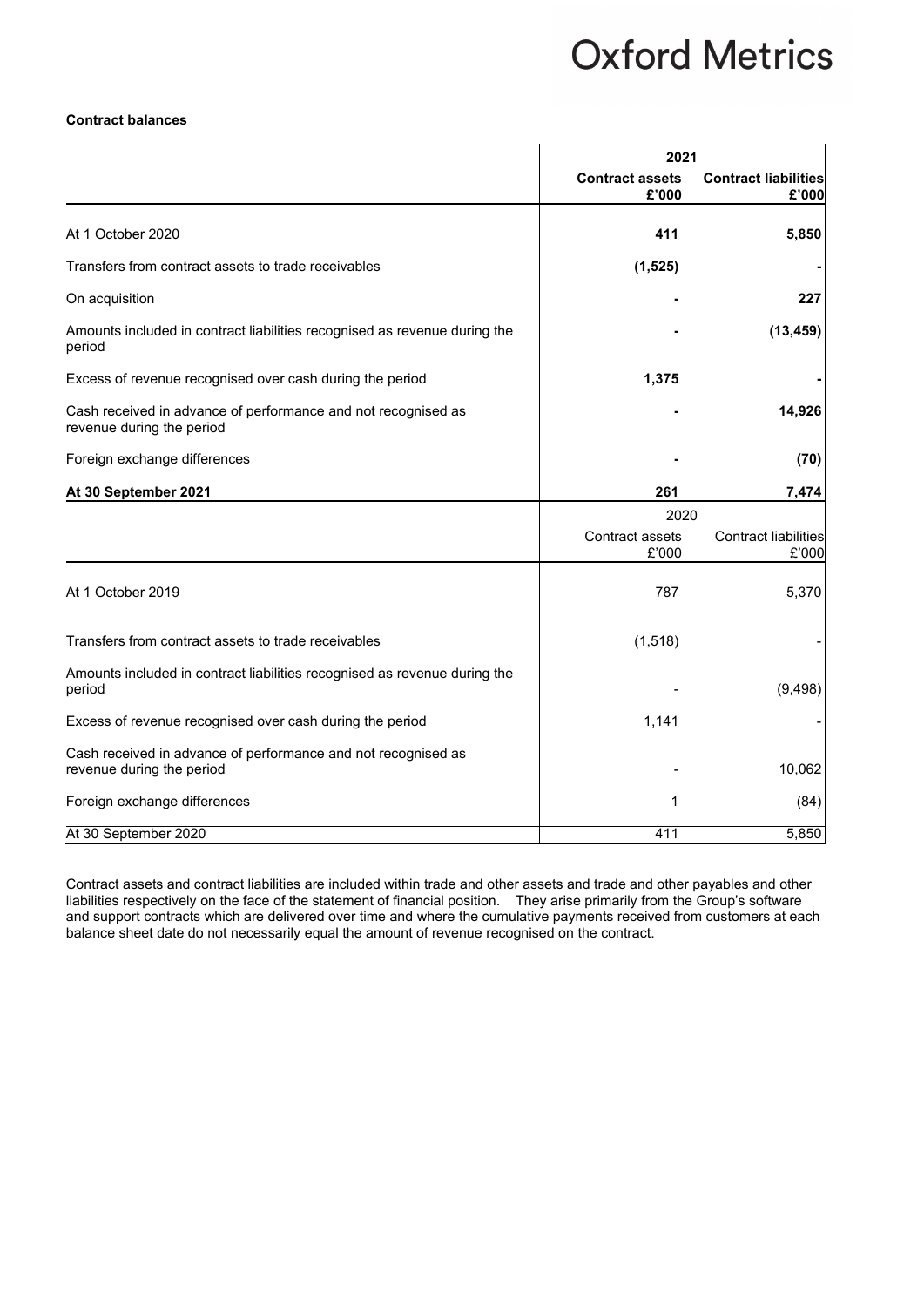#### **Remaining performance obligations**

The majority of the Group's contracts are for the delivery of goods and services within the next 12 months for which the practical expedient in paragraph 121(a) of IFRS 15 applies. However, some software and support contracts are for a period greater than 12 months and the amount of revenue that will be recognised in future periods on these contracts is as follows:

| At 30 September 2021                    | 2022                    | 2023                | 2024              | 2025              | 2026                                   | 2027   |
|-----------------------------------------|-------------------------|---------------------|-------------------|-------------------|----------------------------------------|--------|
|                                         | £'000                   | £'000               | £'000             | £'000             | £'000                                  | £'000  |
| Support contracts<br>Software contracts | 2,972<br>3,143          | 414<br>1.378        | 249<br>590        | 83<br>199         | 22                                     | 11     |
| At 30 September 2020                    | 6,115                   | 1,792               | 839               | 282               | 22                                     | 11     |
|                                         | 2021                    | 2022                | 2023              | 2024              | 2025                                   | 2026   |
|                                         | £'000                   | £'000               | £'000             | £'000             | £'000                                  | £'000  |
| Support contracts<br>Software contracts | 2,649<br>1,477<br>4,126 | 604<br>862<br>1,466 | 376<br>473<br>849 | 299<br>301<br>600 | 281<br>$\overline{\phantom{a}}$<br>281 | 8<br>8 |

#### **4. Segmental analysis**

Segment information is presented in the financial statements in respect of the Group's business segments, which are reported to the Chief Operating Decision Maker (CODM). The Group has identified the Board of Directors of Oxford Metrics plc ("the Board") as the CODM. The business segment reporting reflects the Group's management and internal reporting structure.

The Group comprises the following business segments:

- Vicon Group: This is the development, production and sale of computer software and equipment for the engineering, entertainment and life science markets; and
- Yotta Group: This is the provision of software and services for the management of infrastructure assets for Government Agencies, Local Government and major infrastructure contractors.

Other unallocated costs represent head office expenses not recharged to subsidiary companies.

Inter segment transfers are priced along the same lines as sales to external customers, with an appropriate discount being applied to encourage use of Group resources. This policy was applied consistently throughout the current and prior year. There were no significant inter segment transfers during the current or prior year.

Intra segment sales between Vicon UK and Vicon USA are eliminated prior to management and internal reporting, and hence are not shown separately in the analysis below. The total intra segment sales between Vicon UK and Vicon USA in the year ended 30 September 2021 are £4,439,000 (2020: £3,766,000).

Segment assets consist primarily of property, plant and equipment, intangible assets, inventories and trade and other receivables. Unallocated assets comprise deferred taxation, investments and cash and cash equivalents.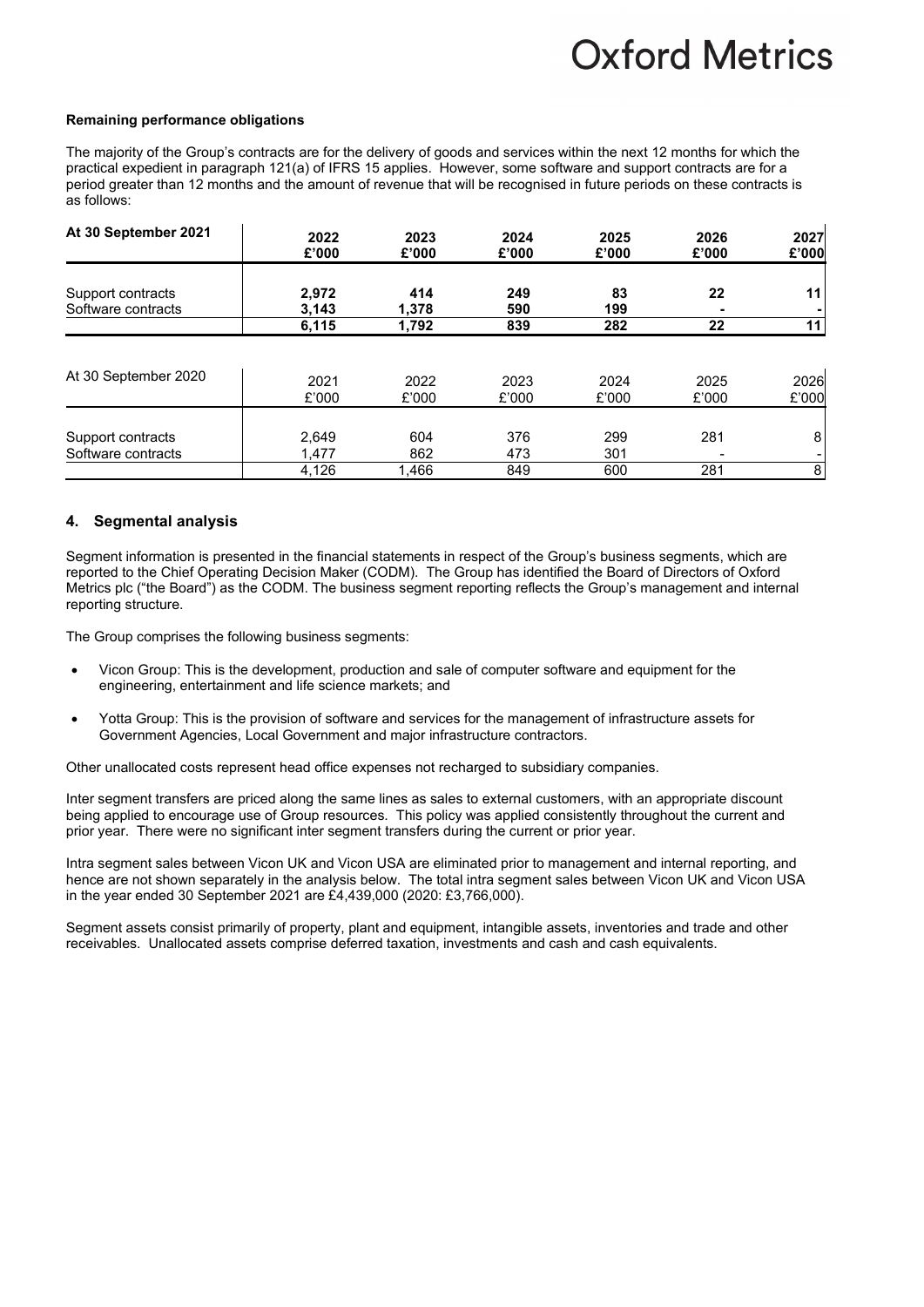|                                | 2021                                                              |                |                    |                                            | 2020                                              |                             |                             |                                      |
|--------------------------------|-------------------------------------------------------------------|----------------|--------------------|--------------------------------------------|---------------------------------------------------|-----------------------------|-----------------------------|--------------------------------------|
|                                | <b>Adjusted</b><br>profit/(loss) Adjusting<br>before tax<br>£'000 | items<br>£'000 | recharges<br>£'000 | Group Profit/(loss) profit/(loss)<br>£'000 | Adjusted<br><b>before tax</b> before tax<br>£'000 | Adjusting<br>items<br>£'000 | Group<br>recharges<br>£'000 | Profit/(loss)<br>before tax<br>£'000 |
| Vicon UK<br>Vicon USA          | 3,229<br>3,562                                                    | (1, 344)       | 1,130<br>(3.065)   | 3,015<br>497                               | 1,571<br>3,277                                    | (275)                       | 393<br>(2, 218)             | 1,689<br>1,059                       |
| Vicon Group                    | 6,791                                                             | (1, 344)       | (1.935)            | 3,512                                      | 4,848                                             | (275)                       | (1,825)                     | 2,748                                |
| Yotta<br>Unallocated           | 793<br>(2,763)                                                    | (286)<br>30    | (920)<br>2,855     | (413)<br>122                               | (115)<br>(2, 174)                                 | (398)<br>(304)              | (758)<br>2,583              | (1, 271)<br>105                      |
| <b>Oxford Metrics</b><br>Group | 4,821                                                             | (1,600)        |                    | 3,221                                      | 2,559                                             | (977)                       |                             | 1,582                                |

Adjusted profit before tax is detailed in note 6.

| Adjusted profit before tax is detailed in note 6. |                                       |       |
|---------------------------------------------------|---------------------------------------|-------|
|                                                   | Segment depreciation and amortisation |       |
|                                                   | 2021                                  | 2020  |
|                                                   | £'000                                 | £'000 |
|                                                   |                                       |       |
| Vicon UK                                          | 3,436                                 | 2,263 |
| Vicon USA                                         | 208                                   | 208   |
| Vicon Group                                       | 3,644                                 | 2,471 |
| Yotta                                             | 998                                   | 1,031 |
|                                                   |                                       |       |
| Unallocated                                       | 38                                    | 18    |
| <b>Oxford Metrics Group</b>                       | 4,680                                 | 3,520 |

|                                | <b>Non-current assets</b> |                | Additions to non-<br>current assets |                          | Carrying amount of<br>segment assets |                 | Carrying amount of<br>segment liabilities |                    |
|--------------------------------|---------------------------|----------------|-------------------------------------|--------------------------|--------------------------------------|-----------------|-------------------------------------------|--------------------|
|                                | 2021<br>£'000             | 2020<br>£'000  | 2021<br>£'000                       | 2020<br>£'000            | 2021<br>£'000                        | 2020<br>£'000   | 2021<br>£'000                             | 2020<br>£'000      |
| Vicon UK<br>Vicon USA          | 10,324<br>941             | 9,581<br>1,071 | 2,137<br>33                         | 3,221<br>317             | 22,962<br>6,971                      | 23,320<br>5,938 | (8,702)<br>(2,989)                        | (5,827)<br>(2,802) |
| Vicon Group                    | 11,265                    | 10,652         | 2,170                               | 3,538                    | 29,933                               | 29,258          | (11,691)                                  | (8,629)            |
| <b>Yotta Group</b>             | 7,262                     | 6,664          | 1,078                               | 1,806                    | 13,193                               | 16,511          | (5,952)                                   | (5,856)            |
| Unallocated<br>OMG Life        | 863                       | 633            | 94                                  | 247                      | 13,984                               | 5,917           | (979)                                     | (408)              |
| Group*                         | -                         |                |                                     | $\overline{\phantom{a}}$ | (6,052)                              | (6,052)         |                                           |                    |
| <b>Oxford Metrics</b><br>Group | 19,390                    | 17,949         | 3,342                               | 5,591                    | 51,058                               | 45,634          | (18, 622)                                 | (14, 893)          |

\* The negative balance within segment assets represents a cash overdraft which is part of the Group's cash offset facility.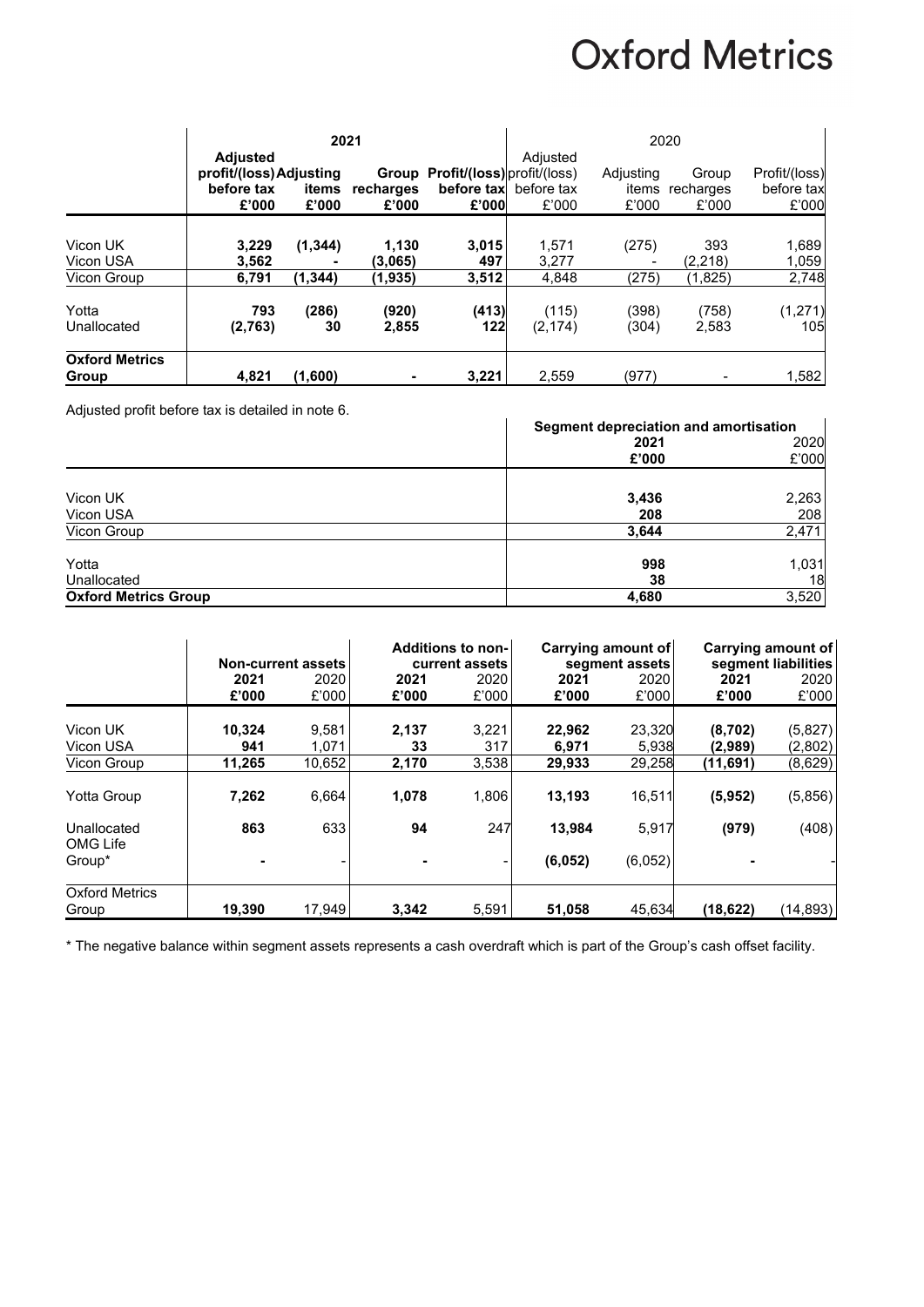### **5. Profit for the year**

The profit for the year is stated after charging / (crediting):

|                                                       | 2021  | 2020  |
|-------------------------------------------------------|-------|-------|
|                                                       | £'000 | £'000 |
| Amortisation of right of use assets                   | 522   | 528   |
| Depreciation of property, plant and equipment - owned | 495   | 610   |
| Amortisation of customer relationships                | 249   | 312   |
| Amortisation of intellectual property                 | 261   | 245   |
| Amortisation of development costs                     | 1.812 | 1.753 |
| Impairment of development costs                       | 360   | 72    |
| Impairment of intellectual property                   | 981   |       |
| Share based payments - equity settled                 | 36    | 25    |
| Share option charges                                  | 62    | 135   |
| Operating lease charges – land and buildings          |       |       |
| Foreign exchange gain/(loss)                          | 10    | (24)  |
| Grant income receivable                               |       | (163) |

### **6. Reconciliation of adjusted profit before tax**

The adjusted profit before tax is considered by the Board to more accurately reflect the underlying operating performance of the business on a go-forward basis and complements the statutory measure as reported in the Consolidated Income Statement.

The reconciliation of profit before tax to adjusted profit provided below includes items that are:

- non-recurring in nature, such as redundancy costs incurred from time to time, acquisition costs and results of the Group's equity accounted associate, which are not core to operations or future operating performance.
- non-cash moving items which arise from the accounting treatment of share based payments and the amortisation of acquired intangibles which affect neither future operating performance nor cash generation.

The above definition has been consistently applied historically and is the measure by which the market generally judges PBT performance.

|                                                      | 2021  | 2020  |
|------------------------------------------------------|-------|-------|
|                                                      | £'000 | £'000 |
| Profit before tax                                    | 3,221 | 1,582 |
| Share option charges                                 | 62    | 135   |
| Amortisation of intangibles arising on acquisition   | 507   | 541   |
| Impairment of intangible arising on acquisition      | 981   |       |
| Reorganisation costs                                 | 32    | 74    |
| Aborted transaction costs                            |       | 198   |
| Costs associated with the acquisition of Contemplas  | 86    |       |
| Adjustment to fair value of investment               | (68)  |       |
| Share of post-tax loss of equity accounted associate |       | 29    |
| Adjusted profit before tax                           | 4.821 | 2,559 |

| Adjusted earnings per share for profit on total        |
|--------------------------------------------------------|
| operations attributable to owners of the parent during |
| the year                                               |
| Basic earnings per share (pence)                       |
|                                                        |

| Basic earnings per share (pence)   | 3.59p | 2.05p             |
|------------------------------------|-------|-------------------|
| Diluted earnings per share (pence) | 3.56p | 2.02 <sub>p</sub> |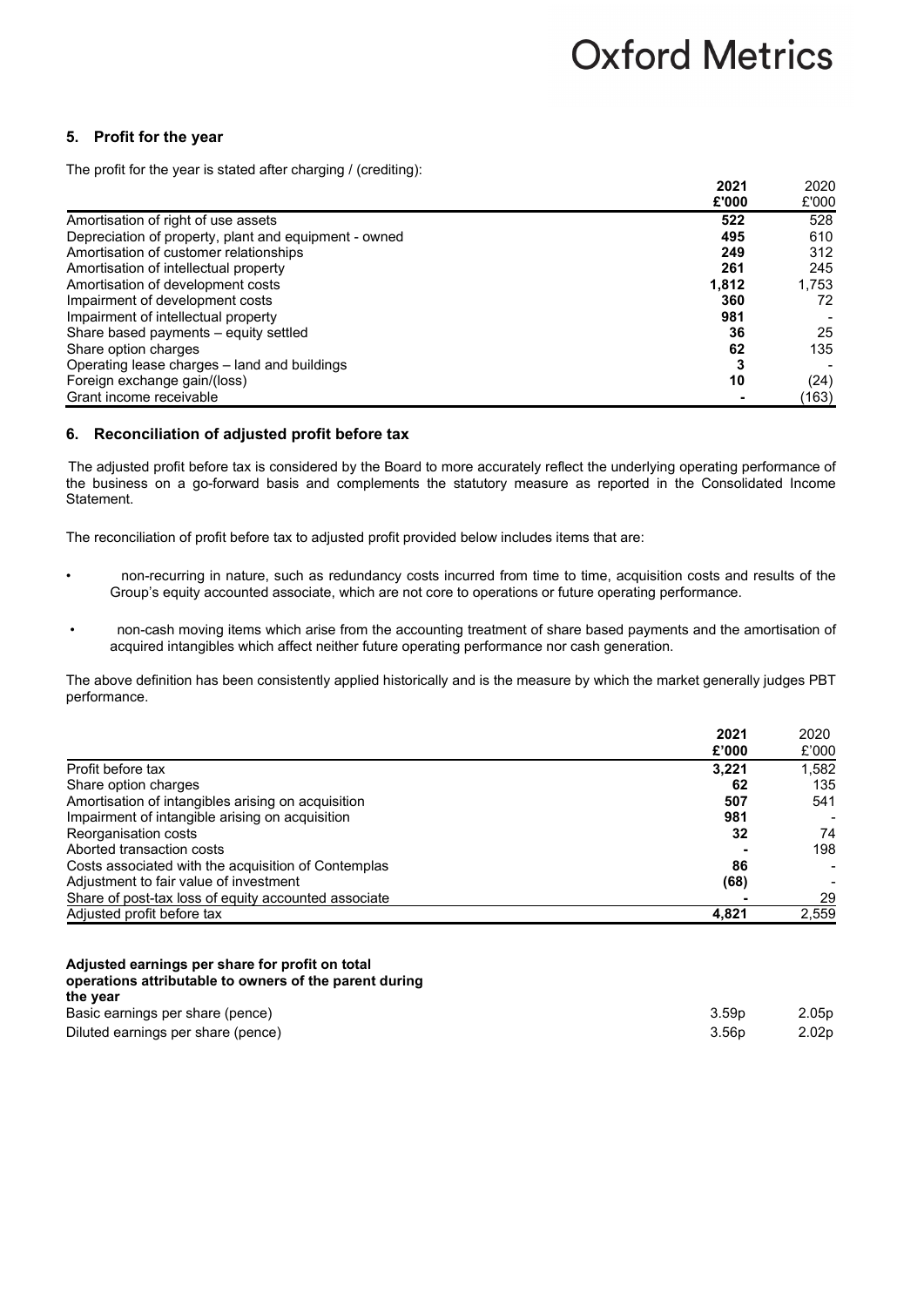The adjusted profit before tax for the Vicon and Yotta business segments which are included within the Group's continuing operations is shown in detail below;

|                                                     | <b>Vicon Group</b> |               |
|-----------------------------------------------------|--------------------|---------------|
|                                                     | 2021<br>£'000      | 2020<br>£'000 |
| Profit before tax                                   | 3.512              | 2.748         |
| Share option charges                                | 13                 | 33            |
| Amortisation of intangibles arising on acquisition  | 258                | 242           |
| Impairment of intangible arising on acquisition     | 981                |               |
| Reorganisation costs                                |                    |               |
| Costs associated with the acquisition of Contemplas | 86                 |               |
| Reapportion Group overheads                         | 1.935              | 1,825         |
| Adjusted profit before tax                          | 6,791              | 4,848         |

|                                                    | <b>Yotta Group</b> |               |
|----------------------------------------------------|--------------------|---------------|
|                                                    | 2021               | 2020<br>£'000 |
|                                                    | £'000              |               |
| Loss before tax                                    | (413)              | (1,271)       |
| Share option charges                               |                    | 25            |
| Amortisation of intangibles arising on acquisition | 249                | 299           |
| Reorganisation costs                               | 26                 | 74            |
| Reapportion Group overheads                        | 920                | 758           |
| Adjusted profit/(loss) before tax                  | 793                | (115)         |

### **7. Taxation**

The tax is based on the profit for the year and represents:

|                                                       | 2021  | 2020  |
|-------------------------------------------------------|-------|-------|
|                                                       | £'000 | £'000 |
| United Kingdom corporation tax at 19.0% (2020: 19.0%) | 60    | 89    |
| Overseas taxation                                     | 228   | 297   |
| Adjustments in respect of prior year                  | (3)   | (56)  |
| Current taxation                                      | 285   | 330   |
| Deferred taxation                                     |       | (352) |
| Total taxation expense/(credit)                       | 286   | (22)  |

At 30 September 2021, the Group had an undiscounted deferred tax asset of £1,877,000 (2020: £974,000). The asset comprises principally short term timing differences, future tax relief available on the exercise of outstanding employee share options in Oxford Metrics plc and unrelieved trading losses carried forward for which recoverability is reasonably certain.

Deferred tax assets and liabilities have been measured at an effective rate of 25% in both the UK and USA, respectively (2020: 19% and 25%, respectively).

The tax assessed for the year is lower than the standard rate of corporation tax in the UK of 19.0% (2020: lower than the standard rate of 19%).